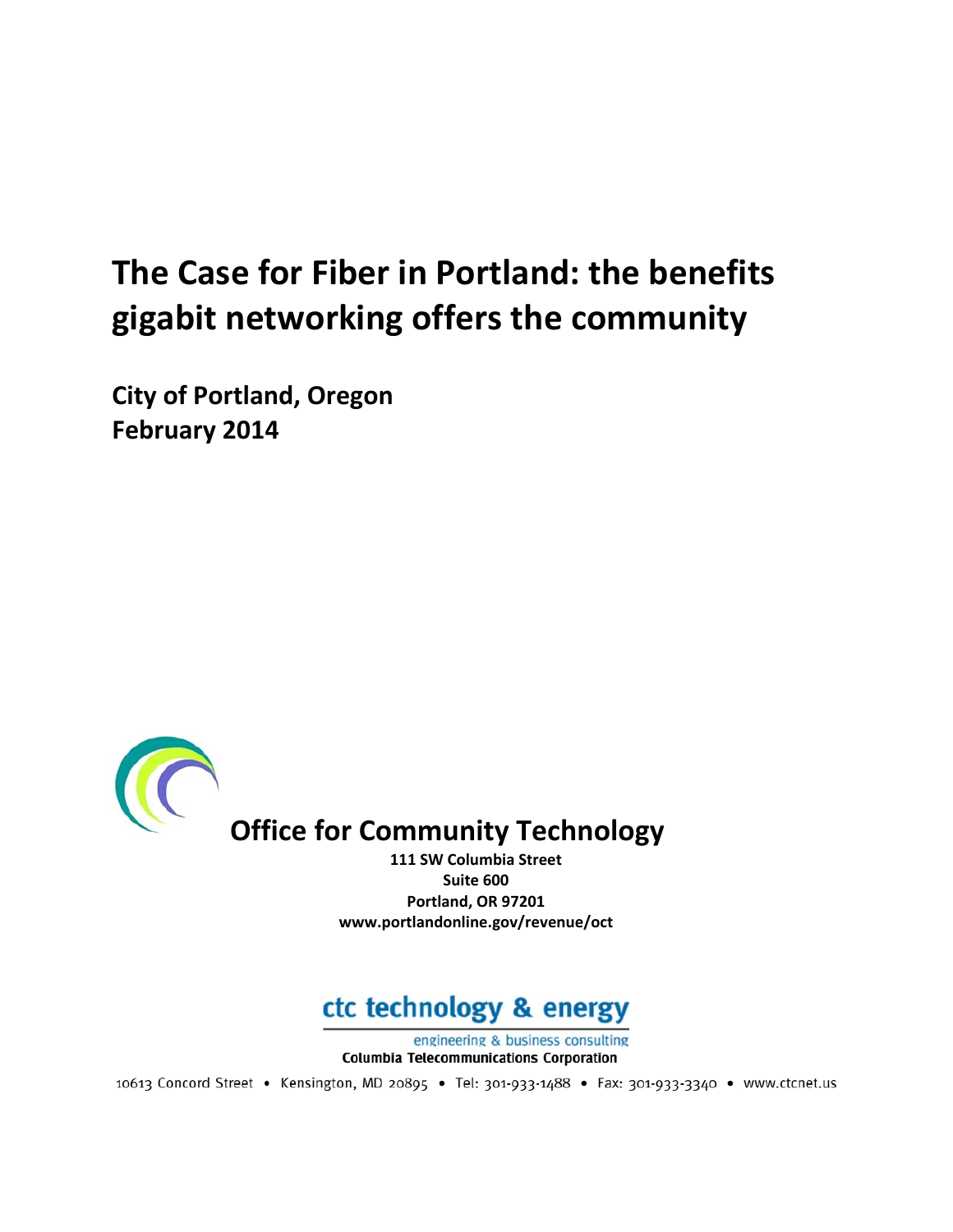### **Table of Contents**

| 1.  |                                                                                                  |
|-----|--------------------------------------------------------------------------------------------------|
| 2.  |                                                                                                  |
| 3.  |                                                                                                  |
| 4.  |                                                                                                  |
| 5.  |                                                                                                  |
| 6.  | Gigabit Networks Enable Economic Benefits Such as Enhanced Credit Ratings and Increased Property |
| 7.  |                                                                                                  |
| 8.  |                                                                                                  |
| 9.  | Gigabit Fiber Networks Enable Environmental Benefits and Cost Savings Through Telecommuting18    |
| 10. | Gigabit Fiber Networks Support Workforce Participation for Seniors and the Disabled20            |
| 11. |                                                                                                  |
| 12. |                                                                                                  |
| 13. | Gigabit Fiber Networks Offer Aging in Place and Other Supports for Seniors29                     |
| 14. |                                                                                                  |

### **Table of Figures**

**Figure 1: Physicians Believe Chronic Conditions Are Among their Biggest Health Challenges........ 26**

### **Table of Tables**

| Table 1: Estimate of Job Creation During Network Implementation and Operations  5 |  |
|-----------------------------------------------------------------------------------|--|
|                                                                                   |  |
|                                                                                   |  |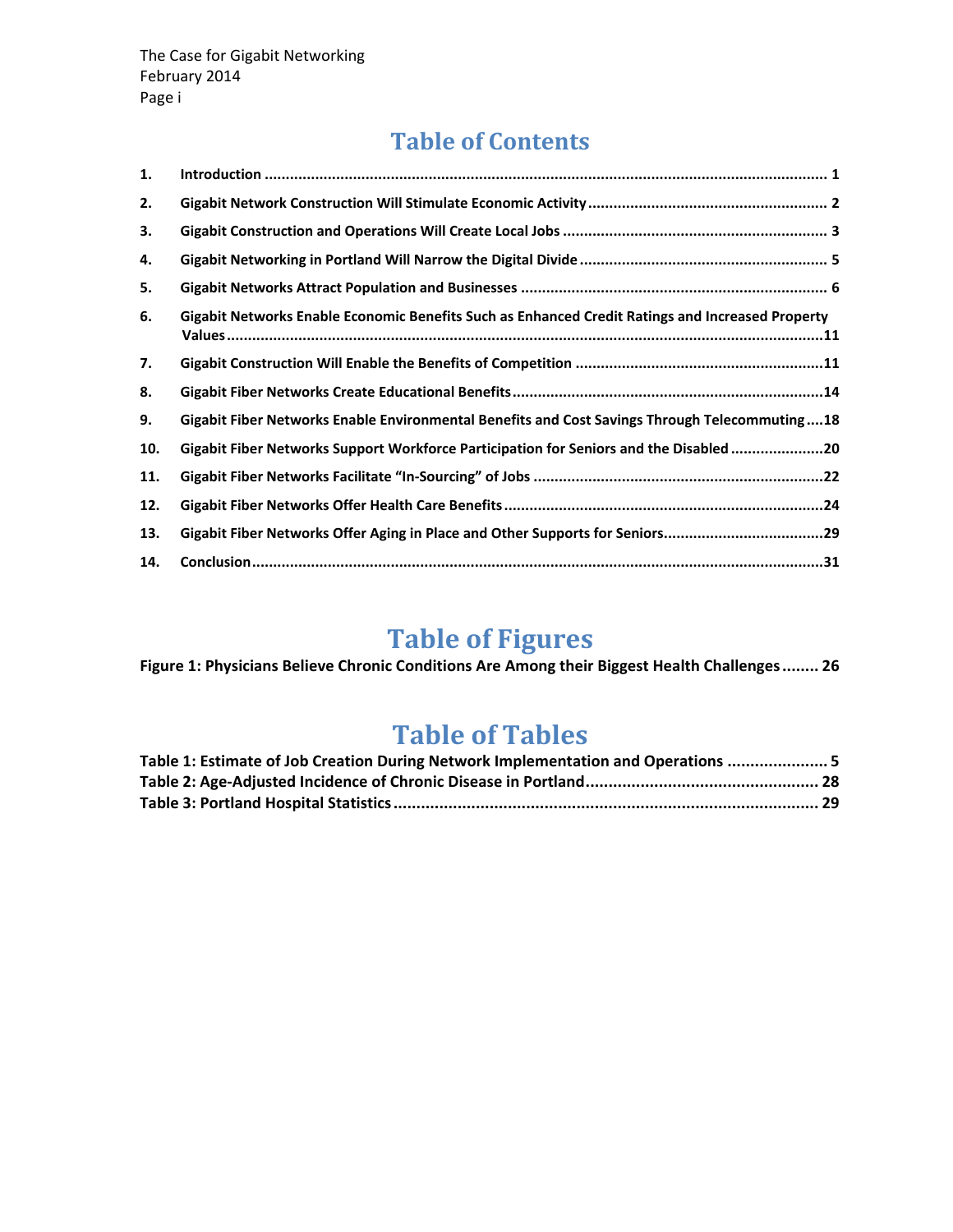#### **1. Introduction**

This report offers a brief assessment of some of the benefits that are likely to flow from construction in Portland of a next‐generation, gigabit‐capable communications network.

A gigabit network will bring state‐of‐the‐art, next‐generation infrastructure to the City infrastructure of a sort that is found only in a handful of American jurisdictions. That new infrastructure—and the service it enables—will prove to be a differentiator for Portland in a range of ways, making it first among equals among its competitor cities in the United States and positioning it (with Seoul, Tokyo, and Hong Kong) among the most connected coastal cities in the world. We summarize below some of the economic development benefits and innovations that the infrastructure will enable.

In addition to quantifiable economic benefits, offering a next‐generation fiber network to the 248,546 households in Portland would provide substantial educational, environmental, and health benefits.<sup>1</sup> These "beyond the balance sheet" benefits are not reflected on profit and loss statements but still represent an important intangible "return" to Portland citizens.

New gigabit networking in Portland will also deliver unquantifiable benefits—a path to the digital future that ensures Portland's place in the innovation economy. Technologists have noted that gigabit fiber networks, as they emerge, will "affect our way of working and playing as profoundly as did the telegraph, telephone, railroad and original Internet. A fiber network is an investment that would last 50 years or more."  $2$  Indeed, fiber-like access to roads and waterways—is a key tool for economic development.

It is no exaggeration to say that the Internet has changed the way most Americans work, communicate, and live their lives. Almost every personal and commercial activity undertaken by Americans has been changed by the Internet—family communication, social engagement, gaming, banking, searching for jobs, interacting with government. Even during a time when most users had dial‐up or relatively slow cable or DSL broadband connection, the Internet enabled the creation of applications and services that, as recently as 15 years ago, were impossible to imagine.

Now imagine the innovation and possibilities presented by truly high‐speed, abundant, unconstrained fiber connectivity. Fully‐fiber networks hold the promise of expanding on existing innovations and acting as a springboard for innovations that we cannot yet imagine.

 $1$  U.S. Census Bureau, 2010 Census (DP-1 Profile of General Population and Housing Characteristics) http://factfinder2.census.gov/faces/tableservices/jsf/pages/productview.xhtml?pid=DEC\_10\_DP\_DPDP1.

<sup>2</sup> Bill Schrier, "The Future Is Fiber," *Government Technology*. June 3, 2009.at 37 (http://www.seattle.gov/broadband/docs/SeattleFTTNBenefits\_091109.pdf) (accessed Jan 2, 2014)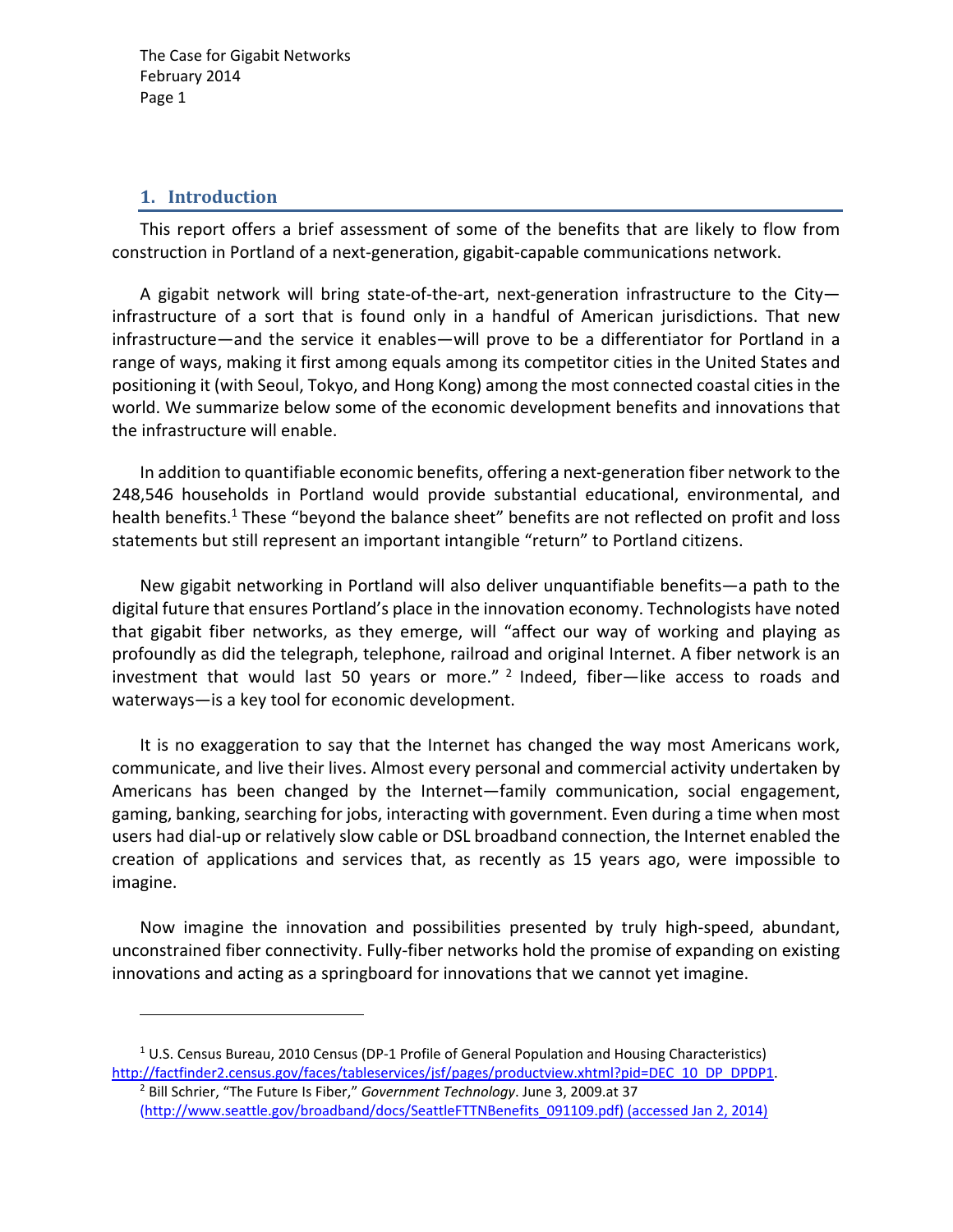#### **2. Gigabit Network Construction Will Stimulate Economic Activity**

Construction of a gigabit network in Portland will create new economic activity. Based on our engineering experience, we estimate that local construction could entail expenditures of as much as \$300 million for construction and deployment of network infrastructure to Portland's 583,776 residents.<sup>3</sup> This investment will have a significant positive economic impact on the Portland economy—ranging from an estimated \$300 million to \$750 million, based on various methodologies.

The Congressional Budget Office (CBO) assigns a multiplier ranging from 1 to 2.5 to "[p]urchasing goods and services—for instance, by funding construction and other investment activities that could take several years to complete."<sup>4</sup> The multiplier represents the "estimated direct and indirect effects on the nation's output of a dollar's worth of a given policy."5 Applying a conservative estimate of project costs, construction of a gigabit network in Portland will create \$300 million to \$750 million of economic activity.

The Bureau of Economic Analysis (BEA) uses a 2.01 output multiplier for Information‐ Telecommunications investments, suggesting that every new dollar invested in the telecommunications utility industry in Portland will generate \$2.01 of economic activity. This growth not only includes direct expenditures in the telecommunications industry, but also induced expenditures, including purchases made by employees and money circulated through the economy. The BEA multiplier applied to the anticipated cost of a gigabit network suggests that the construction will create \$603 million in economic activity.

The Center for Strategic Economic Research, an economic research and consulting group specializing in applied research and strategy development in the regional economics and economic development fields, applies a multiplier of 0.83 to infrastructure and public works projects, including telecommunications construction. Specifically, the Center explains that every \$1 million of public works and infrastructure construction supports an additional \$825,858 of output through indirect and induced activities.<sup>6</sup> Applying this model to a potential gigabit

<sup>3</sup> U.S. Census Bureau, State and County Quick Facts, Portland, Oregon (2010 Population) (http://quickfacts.census.gov/qfd/states/41/4159000.html).

<sup>4</sup> Congressional Budget Office (CBO), May 2011, Pub. No. 4284, "Estimated Impact of the American Recovery and Reinvestment Act on Employment and Economic Output from January 2011 Through March 2011," at 1 & 6 (Table 2) (note that Table 2 is limited to "Major Provisions of the American Recovery and Reinvestment Act" and does not explicitly mention broadband deployment. Nonetheless, telecommunications construction can clearly be deemed a purchase of goods and services by the federal government, thus supporting use of this multiplier).

<sup>5</sup> *Id.* at 4.

<sup>&</sup>lt;sup>6</sup> SRRI, "Stimulus Calculation Tool: Statewide Economic Impacts of Construction Spending in California" (82) (applying a 0.83 multiplier to "[a]irport runways, buildings, & related work; arenas, stadiums, & other recreational facilities; bridges, tunnels, & elevated highways; harbor & port facilities; highways, streets, & related work; levee, dam & reservoir construction; mass transit construction; parking facilities; petroleum refineries, chemical facilities, & related work; pipeline construction; power & communication transmission lines; power plants; sewage & water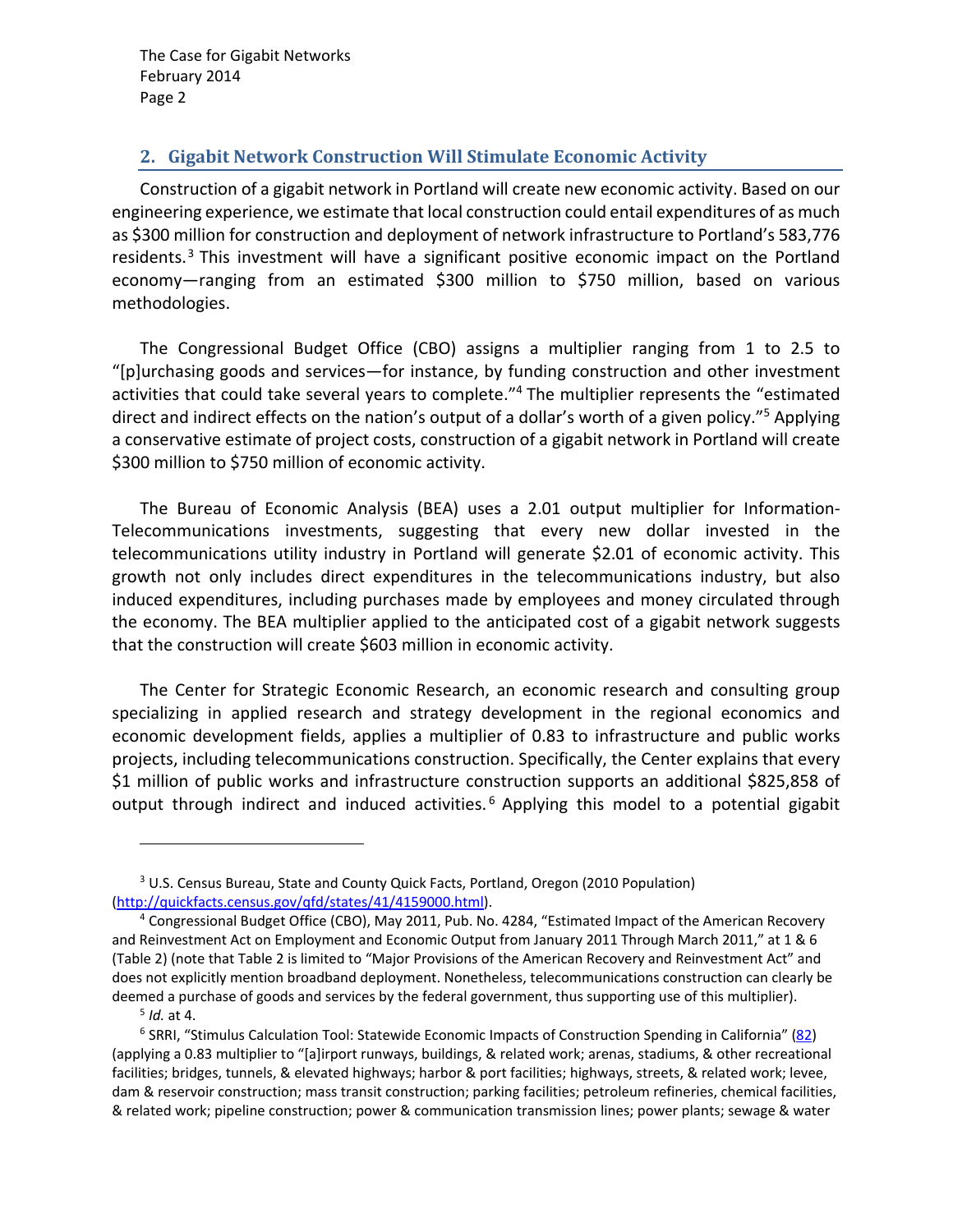network, \$300 million in expenditures will ultimately support an additional \$249 million in direct and indirect economic benefits.

#### **3. Gigabit Construction and Operations Will Create Local Jobs**

A gigabit network will have direct economic and financial benefits as a result of the jobs created in Portland during the construction and operations phases of the project.

Construction and operation of a gigabit network to homes throughout Portland will directly create a significant number of construction and operations jobs.<sup>7</sup> More importantly, for longterm economic development, new indirect jobs and economic activity will also result from the capabilities created by new broadband services. While projections of the precise economic effects vary, studies consistently find a positive impact on communities that deploy broadband.

The Communications Workers of America project that each \$1 million invested in broadband creates 20 jobs.<sup>8</sup> The U.S. Bureau of Economic Analysis assigns a jobs multiplier of 9.10 for the telecommunications sector.

According to the Bureau of Economic Analysis, nearly one‐third of the job creation associated with telecommunications investments are in the Information sector. The next five highest industries by employment impact are professional services, administrative services, retail trade, real estate, and health care.

Studies identify a range of categories of direct job creation from broadband initiatives. First, there is direct labor associated with construction and deployment of the network. This includes the technicians and construction workers who lay the broadband pipes.<sup>9</sup> Second is the category of job growth comprised of the direct labor associated with installing the infrastructure components and equipment that take the fiber to the user location. This includes optical fiber, wireless tower structures, and network electronics.

In the first category of job creation, gigabit construction in Portland will have an immediate impact in the construction and information technology sectors (based on our observations of

treatment plants; sewers, water mains, & related facilities; solid waste disposal facilities; and water storage facilities").

<sup>&</sup>lt;sup>7</sup> Executive Office of the President National Economic Council, "Recovery Act Investments in Broadband," at 12 *(*http://www.whitehouse.gov/sites/default/files/20091217‐recovery‐act‐investments‐broadband.pdf) (accessed Jan. 3, 2012).

<sup>8</sup> Eric Auchard, "The Case for a Broadband Bailout," Reuters (Opinion), Feb. 13, 2009 (http://www.reuters.com/article/reutersComService4/idUSTRE51C2W920090213) (accessed Nov. 6, 2012).

<sup>&</sup>lt;sup>9</sup> Robert D. Atkinson, Daniel Castro and Stephen J. Ezell, "The Digital Road to Recovery: A Stimulus Plan to Create Jobs, Boost Productivity and Revitalize America," ITIF Study, Jan 7, 2009, at 2 (http://www.itif.org/files/roadtorecovery.pdf) (accessed Dec. 30, 2013).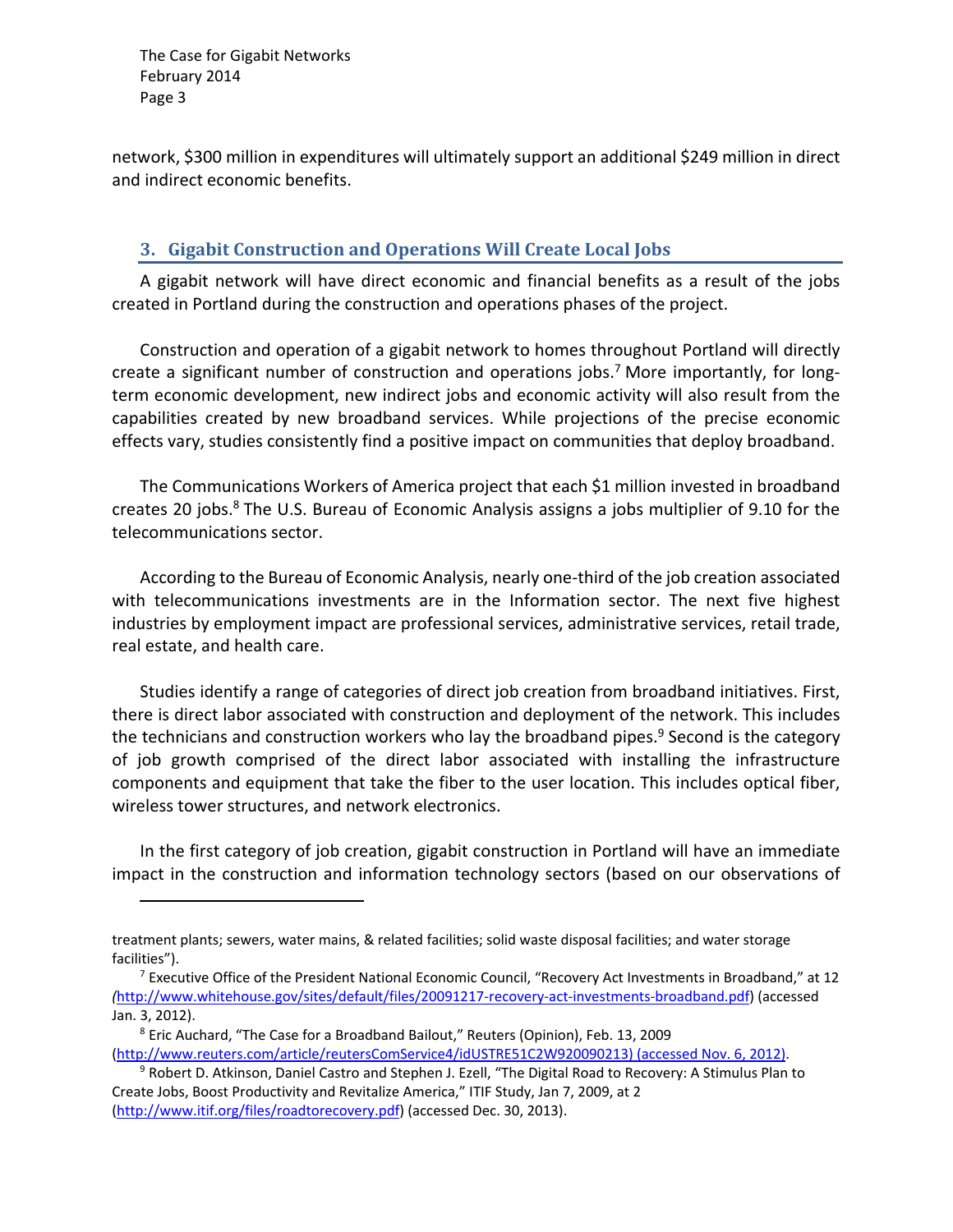similar efforts elsewhere). In construction, workers would immediately engage in engineering, planning, and environmental compliance. During the intensive construction phase of the next few years, workers will dig ditches and trenches, place fiber in the ground and on utility poles, and build towers for aerial connections. Additional workers will place and configure communications equipment, manage installation, repair towers and lines, and interact with customers. Some of these direct benefits will accrue to workers from outside the community. Nonetheless, these workers will benefit the local economy because they will purchase fuel, eat at local restaurants, and sleep in local hotels.

In the second category of job creation, deployment of a gigabit network will directly create jobs, primarily in the skilled technology area, as workers install and activate communications equipment and other materials that are essential for operation of the fiber optics. A further category of jobs will be created for such ongoing services as network operations and equipment maintenance.

CTC engineers undertook an independent analysis of likely job creation based on our 30‐year experience analyzing, testing, and designing communications networks and on our observations of fiber deployments elsewhere. Our analysisis also based on our direct experience with network projects in other cities that are substantially similar to Portland.

On these bases, we conservatively estimate that at least 597 jobs per year will be created in the construction phase of a Portland build‐out and that at least 130 jobs will be created per year in the operations phase for fiber maintenance and network operations (not including sales, marketing, and other ongoing jobs related to customer support, which could support another 32 jobs).

Our analysis is summarized in the table below.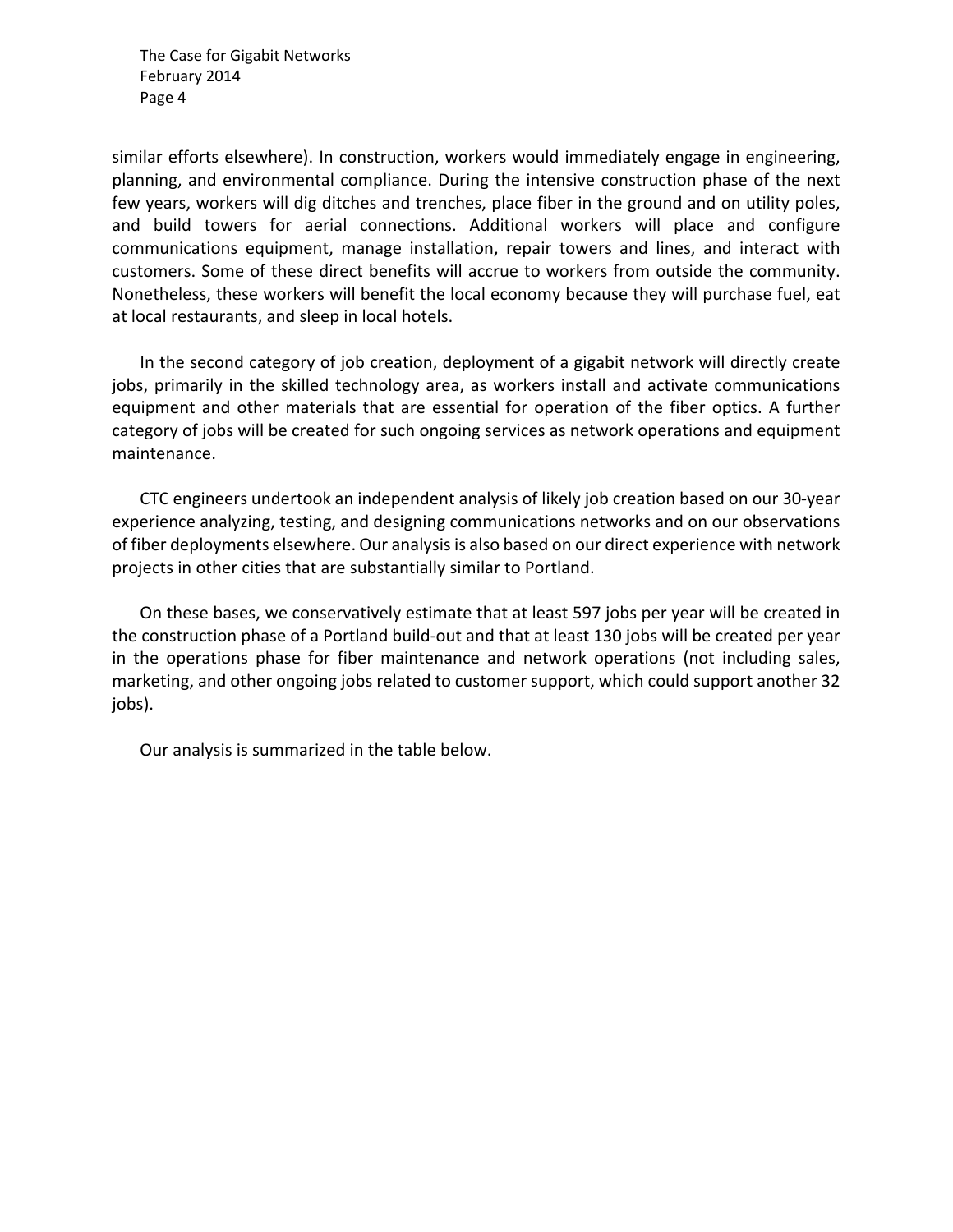| Implementation                                |                    |                          |                      |                                 |                                                           |
|-----------------------------------------------|--------------------|--------------------------|----------------------|---------------------------------|-----------------------------------------------------------|
| Item                                          | Unit               | Avg. Hours<br>per Unit   | Project Scope        | Estimated<br><b>Total Hours</b> | <b>Annual FTEs</b><br>(assumes 3-year<br>buildout period) |
| <b>Project Management and Quality Control</b> | <b>Miles</b>       | 110.5                    | 4,140.0              | 457,581.0                       | 73.3                                                      |
| Physical Plant Engineering and Permitting     | <b>Miles</b>       | 82.4                     | 4,140.0              | 341,062.9                       | 54.7                                                      |
| Construction                                  | <b>Miles</b>       | 579.1                    | 4,140.0              | 2,397,577.5                     | 384.2                                                     |
| Network Electronics Design and Deployment     | <b>Subscribers</b> | 4.0                      | 132,500.0            | 530,000.0                       | 84.9                                                      |
|                                               |                    |                          | Total:               | 3,726,221.3                     | 597.2                                                     |
| <b>Operations</b>                             |                    |                          |                      |                                 |                                                           |
| Item                                          | Unit               | Annual Hours<br>per Unit | <b>Project Scope</b> | Estimated<br>Hours              | Ongoing FTEs<br>(annual)                                  |
| Fiber repairs                                 | <b>Miles</b>       | 20.0                     | 4,140.0              | 82,800.0                        | 39.8                                                      |
| Fiber Locates / service drop maintenance      | <b>Miles</b>       | 41.6                     | 4,140.0              | 172,224.0                       | 82.8                                                      |
| Customer support and sales                    | Subscribers        | 0.50                     | 132,500.0            | 66,250.0                        | 31.9                                                      |
| Network Engineering Support                   | Entire<br>Network  | 16,640.0                 | 1.0                  | 16,640.0                        | 8.0                                                       |
|                                               |                    |                          | Total:               | 337,914.0                       | 162.5                                                     |

#### **Table 1: Estimate of Job Creation During Network Implementation and Operations**

#### **4. Gigabit Networking in Portland Will Narrow the Digital Divide**

Construction of a fully fiber network will have a meaningful effect on Portland's ongoing efforts to narrow the digital divide. More competition in the broadband market (as discussed in Section 7) could lead to lower pricing, which in turn would likely spur adoption among those who have not previously been able to afford broadband service or have not prioritized it.

We have seen, too, that providers entering other markets have promoted broadband adoption with services targeted to users who might otherwise forgo such connectivity. Google Fiber, for example, offers free Internet service (5 Mbps download/1 Mbps) for at least seven years to subscribers in Provo, Utah who pay a \$30 connection fee.<sup>10</sup> Subscribers in Kansas City are eligible for the same free service, though the connection fee there is \$300 (or \$25 monthly for a year). $11$ 

We believe this is a powerful force for digital inclusion in these markets. In our experience, the availability of an accessible, low‐cost (almost no cost) product is likely to increase broadband use in communities and neighborhoods that have been left behind by the digital revolution.

<sup>&</sup>lt;sup>10</sup> "Provo: Plans and pricing," Google Fiber website, https://fiber.google.com/cities/provo/plans/ (accessed Feb. 13, 2014).

<sup>&</sup>lt;sup>11</sup> "Kansas City: Plans and pricing," Google Fiber website, https://fiber.google.com/cities/kansascity/plans/ (accessed Feb. 13, 2014).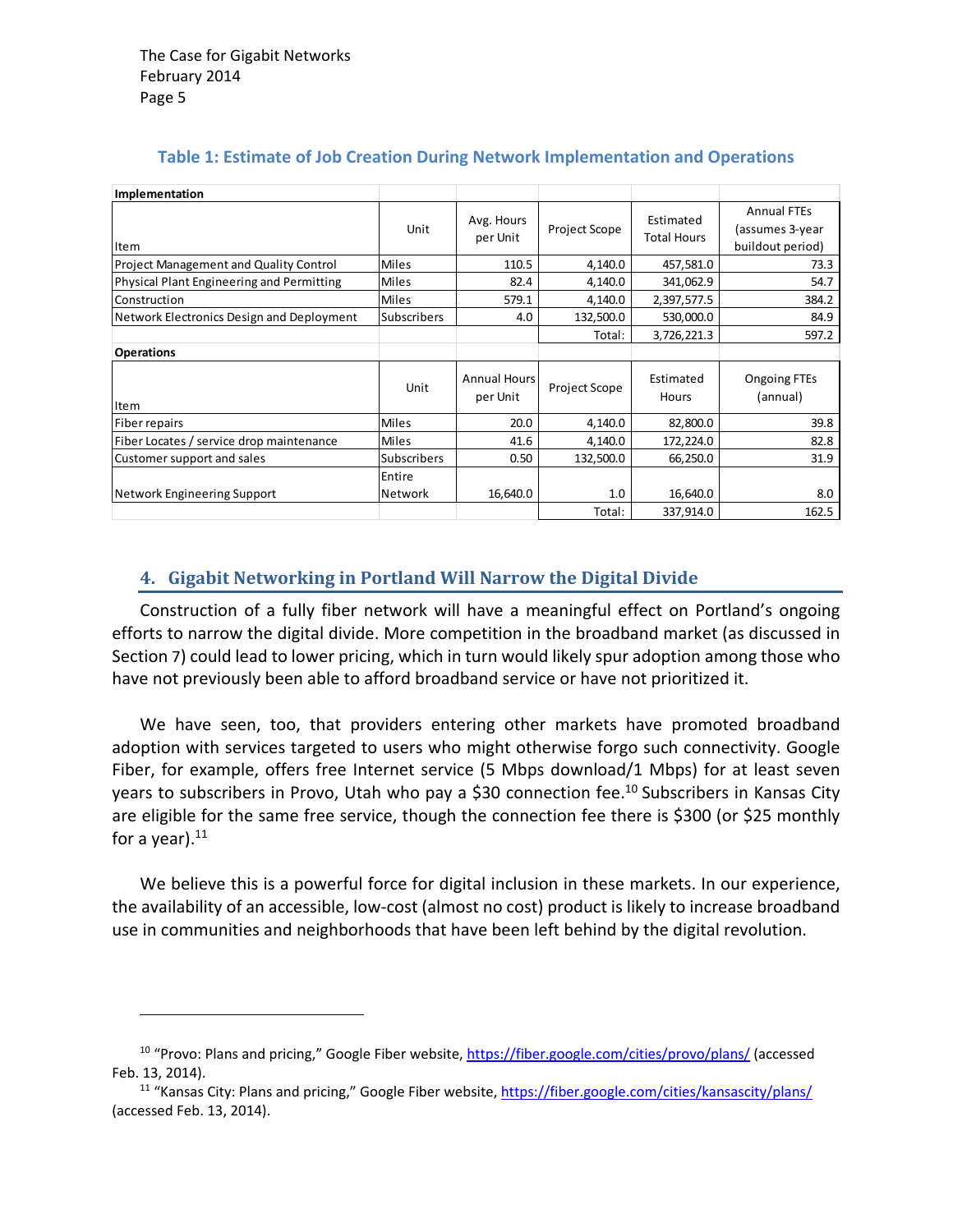And the impact of increased broadband adoption can be dramatic for a community and for its economy: The Brookings Institution has measured the marginal value of increased broadband use, concluding that every 1 percent increase in broadband penetration leads to a 0.2 percent to 0.3 percent increase in annual employment growth.<sup>12</sup> Similarly, a study by the Sacramento Regional Research Institute found that each 1 percent increase in broadband use triggering 0.075 percent growth in employment and 0.088 percent increase in payroll. Even this modest projection translates to significant gains. The study concluded that a 3.8 percent increase in national broadband use over a decade would result in a cumulative 10‐year gain of 1.8 million jobs and \$132 billion in payroll nationwide.<sup>13</sup>

#### **5. Gigabit Networks Attract Population and Businesses**

The U.S. cities that have pioneered gigabit networks have seen a documented phenomenon of new population and workers, particularly in high‐tech, bandwidth‐intensive fields, relocating to those cities. And those new residents and businesses have had the impact of creating new dynamism and development in local economies.

The *New York Times*reports, for example, that in Chattanooga, Tennessee, "'The Gig' allowed [the city] to attract capital and talent into this community that never would have been here otherwise."14

According to the *Times*, since the network was activated four years ago, "the signs of growth in Chattanooga are unmistakable. Former factory buildings on Main Street and Warehouse Row on Market Street have been converted to loft apartments, open‐space offices, restaurants and shops. The city has welcomed a new population of computer programmers, entrepreneurs and investors. Lengthy sideburns and scruffy hipster beards—not the norm in eastern Tennessee are de rigueur for the under‐30 set."

"This is a small city that I had never heard of," said Toni Gemayel, a Florida native who moved his software start‐up, Banyan, from Tampa to Chattanooga because of the Internet speed. "It beat Seattle, New York, San Francisco in building the Gig. People here are thinking big."

<sup>&</sup>lt;sup>12</sup> Robert Crandall, William Lehr, and Robert Litan, "The Effects of Broadband Deployment on Output and Employment: A Cross‐sectional Analysis of U.S. Data," The Brookings Institution, Issues in Economic Policy, July 2007, at 2 (www.brookings.edu/views/papers/crandall/200706litan.pdf).

<sup>&</sup>lt;sup>13</sup> "Economic Effects of Increased Broadband Use in California," Sacramento Regional Research Institution, Nov 2007 (http://www.srri.net/AboutUs/EconEffectsGoogle\_Research.pdf).

<sup>&</sup>lt;sup>14</sup> "Fast Internet is Chattanooga's New Locomotive," New York Times, February 4, 2014, http://www.nytimes.com/2014/02/04/technology/fast-internet-service-speeds-business-development-inchattanooga.html? r=0 (quoting Sheldon Grizzle, founder of the Company Lab, which helps start-ups refine their ideas and bring their products to market).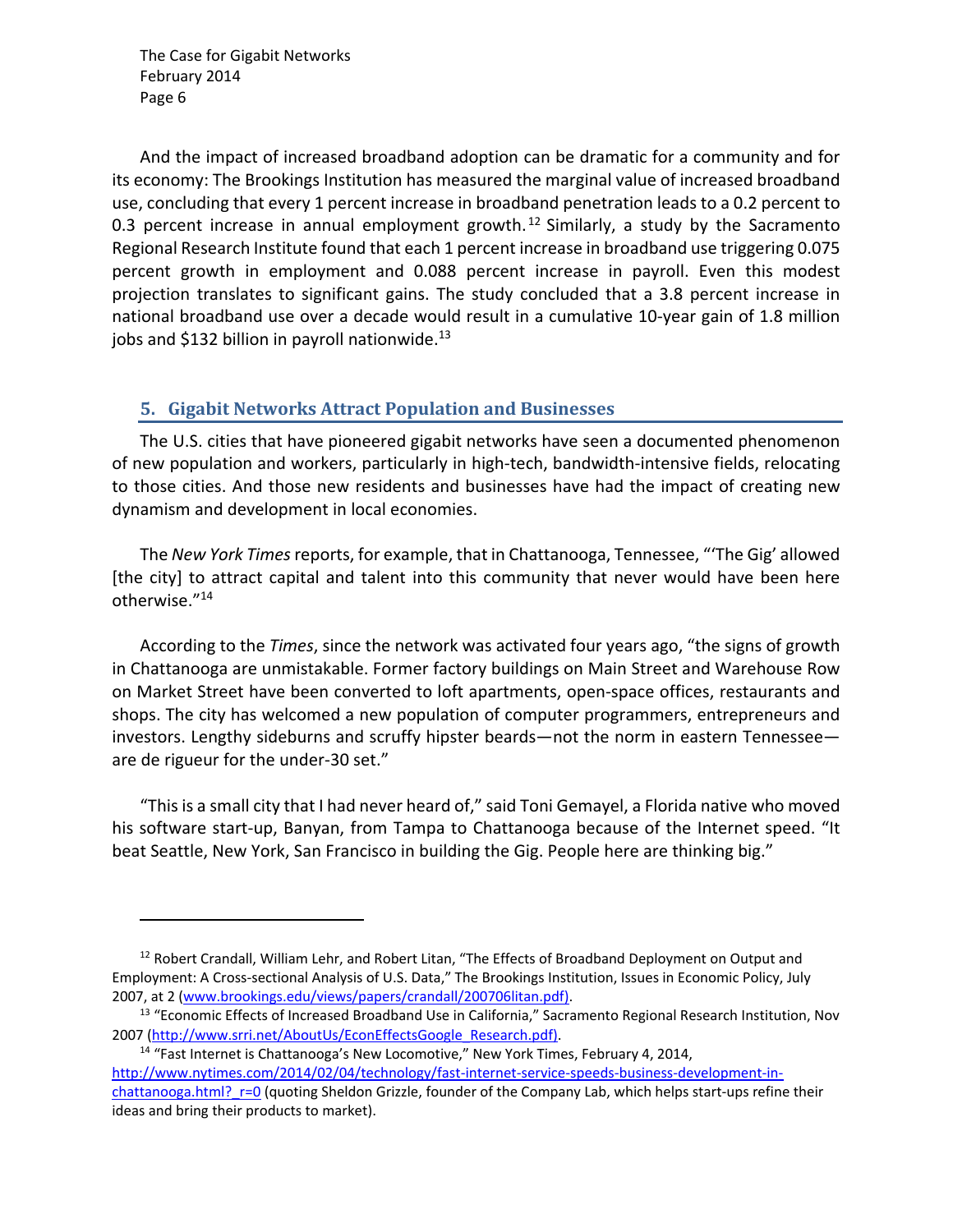Similarly, in Wilson, North Carolina, "the city focused its 'Greenlight' gigabit beam on its local business incubator, the Upper Coastal Plan Business Development Center," to attract high‐tech entrepreneurs.15

In Kansas City, Google Fiber's residential network provides substantial economic benefits to area startups, which operate out of people's homes. Attracted by the high Internet speeds, low cost of living, and high quality of life, Google Fiber has served as a "lightning rod" that draws people to the community.<sup>16</sup> As young entrepreneur Nick Budidharma (who came to Kansas City from Hilton Head, South Carolina) explains, "It's hard to develop a business when you have to think about the cost of Internet and speeds." In Kansas City, however, "You don't even have to consider it."17

Google's new infrastructure has served as an entrepreneurial "catalyst," creating "a ripple effect of entrepreneurial activity," according to Lesa Mitchell, a vice president at the Kauffman Foundation, the leading nonprofit supporting entrepreneurial activity.<sup>18</sup>

Kansas City local Ben Barreth liquidated his retirement savings and purchased a home in one of the area's first "fiberhoods" to create "Hacker House." Barreth offers access to Google's 1 Gbps service and rent-free accommodations for three months while entrepreneurs develop innovative broadband applications.

The availability of fiber is attracting knowledge workersto Kansas City from other parts of the country. Mike Demarais moved from Boston to develop Handprint, a 3D‐printing software company.

Two dozen startups have taken up residence in a former industrial area known as Kansas City StartUp Village (KCSV). Mike Farmer, founder of mobile search app Leap2.com, reports that he meets several people that are looking to move to Kansas City every week.<sup>19</sup> While there have always been a handful of innovators in the area, the growth has been dramatic with the advent of Google Fiber. A weekly gathering for hopeful entrepreneurs historically attracted a dozen people. That same gathering "recently attracted a standing‐room‐only crowd of 260 business‐ people, investors and city officials."20

<sup>&</sup>lt;sup>15</sup> "What it Means to Be A GigCity: Wilson Incubating Small Businesses," SEATOA listserv posting, Feb. 7, 2014.  $16$  Mike Stanton, July 2, 2013, The Collegian, "Google Fiber leads to technology hotbed in Kansas City" (http://www.kstatecollegian.com/2013/07/02/google‐fiber‐leads‐to‐technology‐hotbed‐in‐kansas‐city/) (quoting Adam Arredondo, cofounder of an interactive community events website).

<sup>17</sup> Cecilia Kang, Jan. 25, 2013, *Washington Post*, "Google Fiber provides faster Internet, and cities hope, business growth" (http://wapo.st/1dlNMst).

<sup>18</sup> *Ibid.*

<sup>19</sup> Sudekum

<sup>20</sup> Kang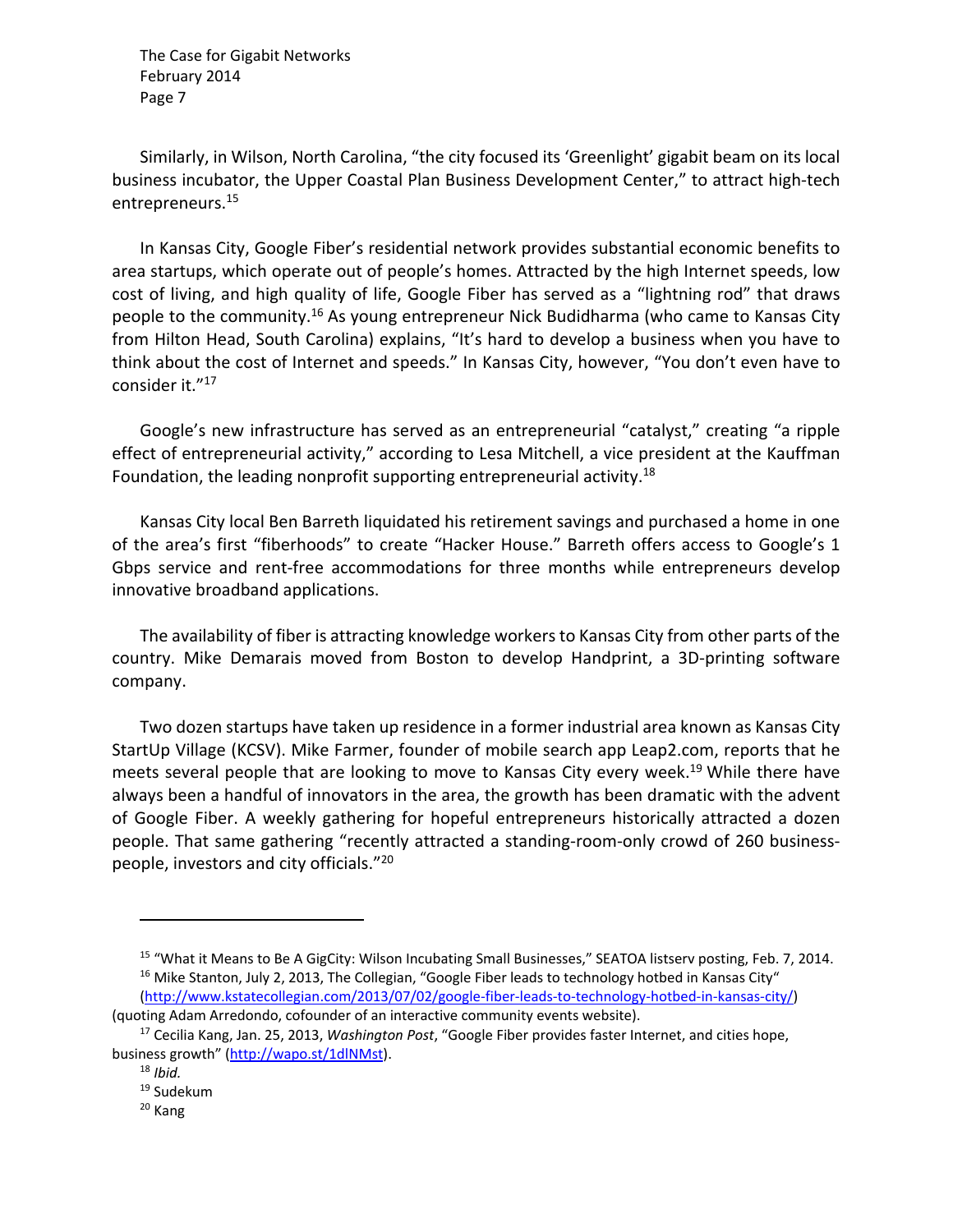The growing density of start‐ups is a key element of Kansas City's success. These pockets of innovation are growing around Google's "fiberhoods." Kansas City Startup Village, for instance provides a "concentrated and collaborative area of startups." Today, the Village is comprised of 24 technology-based startup companies residing in three neighboring houses. $^{21}$ 

The same phenomenon has been noticed in Lafayette, Louisiana, which operates a public gigabit network. Pixel Magic, a special effects studio, built an office in Lafayette to support its work while making the movie "Secretariat," which was filming nearby. The LUS Fiber connection allowed the studio to be so productive that it ultimately established a permanent office in the community, providing 100 to 200 full‐time jobs. The company acknowledged the existence of the network supported its decision: "The fact that we have the high‐speed Internet between here and there is a big plus so we can show the clients the work in progress—production companies and studios."22

Pixel Magic's experience is not unique. The high‐speed and low‐cost network prompted Scott Eric Olivier, owner of the tech startup firm Skyscraper Holding, to relocate to Lafayette from Los Angeles.

These economic development trends led the Bureau of Economic Analysis to rank Lafayette, Louisiana the "sixth-fastest growing economy in the nation in September 2011," with substantial growth in median household income during the period the network waslaunched. "Though much of Louisiana has benefited from its oil and gas resources during the recession, it was Lafayette that grew the fastest."23

Launched in 2001, Bristol Virginia Utilities (BVU) OptiNet provides telecommunication services to nearly 12,000 subscribers in Southwest Virginia (near the Tennessee border). The network "has fundamentally changed the economic face of Southwest Virginia."24

In 2007, BVU prepared a report laying out the economic benefits of its investment in broadband. The report documented over \$50 million in new private investment, generating 1,220 jobs in seven counties and \$37 million in annual payrolls. Subsequent analysis was even more positive, attributing over 2,000 well‐paying jobs to the network.

The network has prompted businesses to locate and expand in the community. Northrop Grumman and CGI (a global IT and business process services firm) have created approximately

<sup>&</sup>lt;sup>21</sup> Visit http://www.kcstartupvillage.org/villagers/startups/ for a list of KCSV startups to date.

<sup>&</sup>lt;sup>22</sup> Christopher Mitchell, April 2012, Institute for Local Self Reliance, "Broadband At the Speed of Light: How Three Communities Built Next-Generation Networks," at 30 (available online at http://www.ilsr.org/wpcontent/uploads/2012/04/muni‐bb‐speed‐light.pdf).

<sup>&</sup>lt;sup>23</sup> Mitchell at 30.

<sup>24</sup> Masha Zager, *Broadband Properties*, "Municipal FTTH Deployment Snapshot" (http://www.bbpmag.com/snapshot/snap1002.php).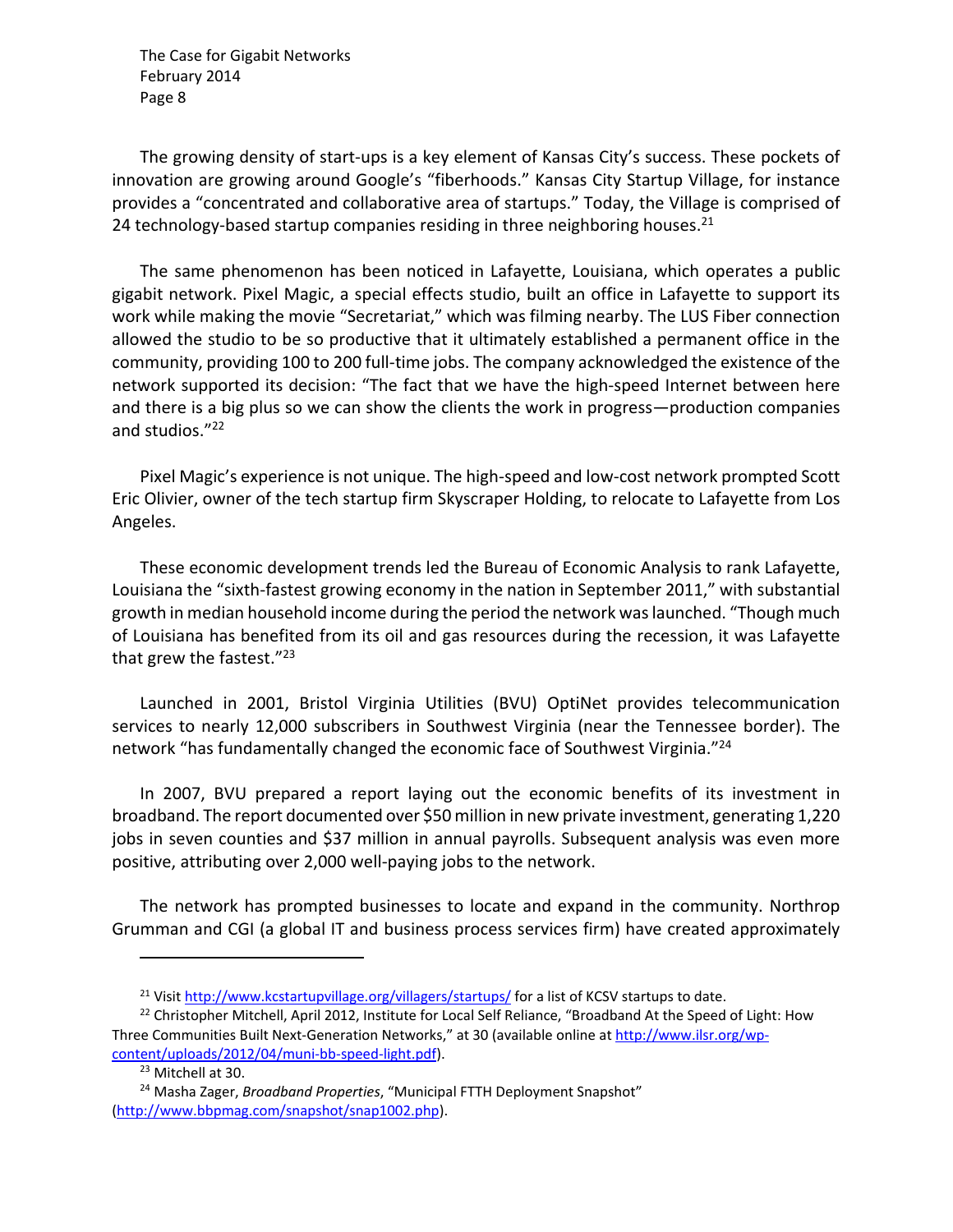700 jobs that pay roughly twice the average weekly wage in the community. Both companies "attributed a part of their location decision to the fact that they can get redundant broadband service with both Verizon and OptiNet in the area."<sup>25</sup>

The network has also enabled DirecTV (a partial competitor) to operate a virtual call center in Bristol. One hundred Bristol residents provide technical support to the company's 25 million customers throughout the United States and Latin America.

OptiNet has not only led businesses to locate and expand in the region, but has also discouraged othersfrom leaving. For instance, coal producer Alpha Natural Resources decided to maintain its headquarters in Bristol, despite merging with a company in the Washington, D.C.– Baltimore area. In 2010, the company began construction on a \$21 million corporate headquarter in the community. OptiNet allows the expanded company to readily communicate remotely with others.26

To ensure that future opportunities continue to benefit Bristol residents, the nearby University of Virginia's College at Wise created an undergraduate software engineering program in partnership with Northrop Grumman and CGI. The University is also managing a new Technology Development Center, which was launched in a former shopping center.<sup>27</sup>

Chattanooga suffered a manufacturing decline in the 1980s but is currently the state'sfastest growing community. Much of this growth can be attributed to Chattanooga's robust fiber network, which is among the fastest in the nation.

The Journal of Applied Business Research has found that the Chattanooga network could generate over \$350 million in social benefits and over 2,600 jobs in its first decade. These include 683 direct jobs and roughly three times that number indirectly. The economic benefits are attributed to increased tax receipts from job growth that is supported by the network.

<sup>25</sup> Cathy Swirbul, March‐April 2007, *PublicPower*, American Public Power Association, "Broadband Boosts Economic Growth in Bristol"

<sup>(</sup>http://www.publicpower.org/Media/magazine/ArticleDetail.cfm?ItemNumber=18918).

<sup>&</sup>lt;sup>26</sup> Christopher Mitchell, April 2012, Institute for Local Self Reliance, "Broadband At the Speed of Light: How Three Communities Built Next-Generation Networks," at 15, http://www.ilsr.org/wpcontent/uploads/2012/04/muni‐bb‐speed‐light.pdf; *see also* Don McGee, May 12, 2010, TriCities.com, "Alpha Natural Resources holds groundbreaking for new headquarters" (for more background on merger and local

employment benefits) (http://www.tricities.com/news/article\_b77a8f24-7112-51e7-847e-23fa74a848ea.html). <sup>27</sup> Masha Zager, *Broadband Properties*, "Municipal FTTH Deployment Snapsot"

<sup>(</sup>http://www.bbpmag.com/snapshot/snap1002.php); *see also* Christopher Mitchell, April 2012, Institute for Local Self Reliance, "Broadband At the Speed of Light: How Three Communities Built Next-Generation Networks," at 15 (available online at http://www.ilsr.org/wp‐content/uploads/2012/04/muni‐bb‐speed‐light.pdf).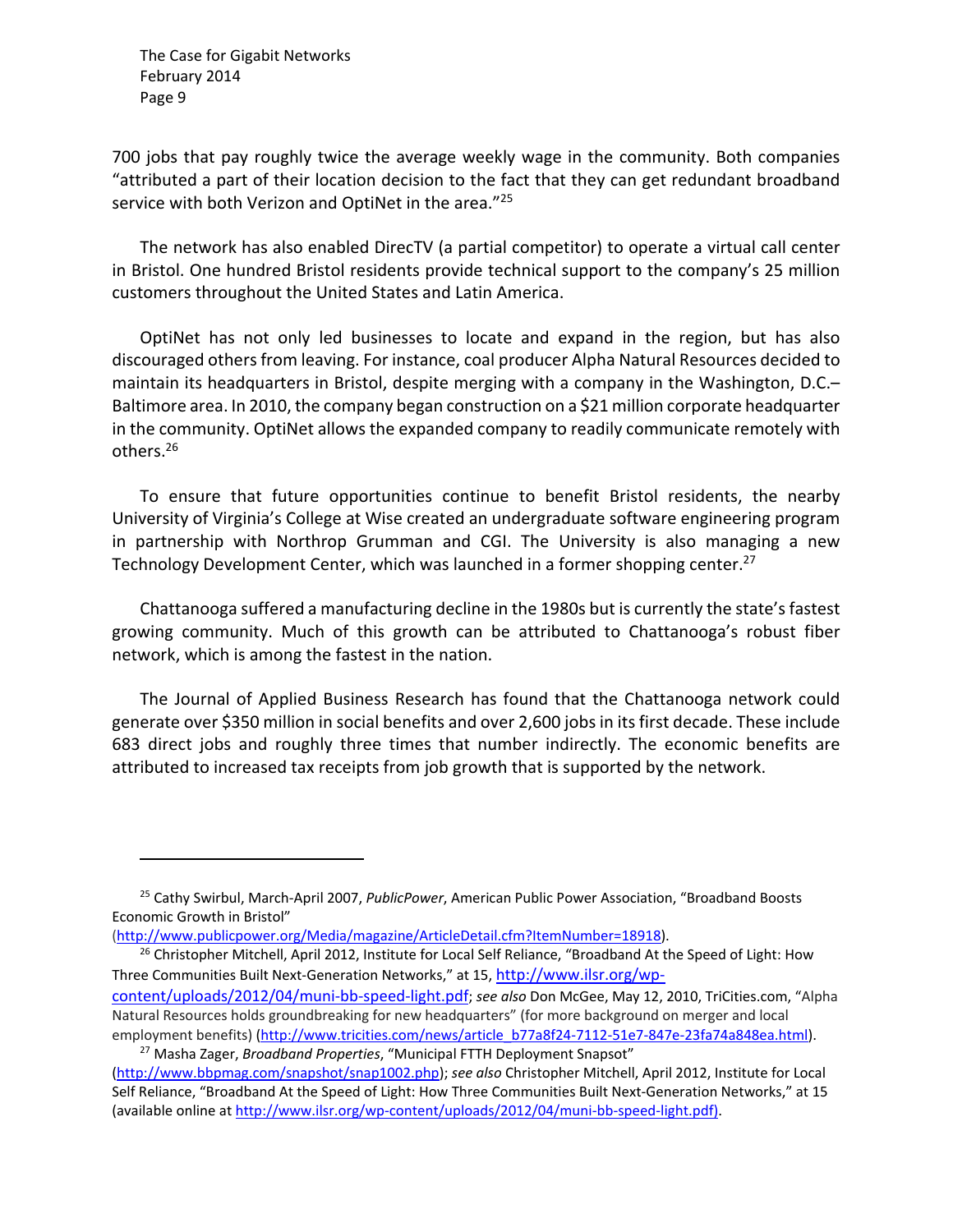A more recent analysis was even more optimistic, projecting "3,600 jobs and more than \$580 million in economic value over the first 10 years."<sup>28</sup> The Chattanooga Chamber of Commerce reports that interest in the community is the highest it has been in three decades. In January 2011, *Business Facilities Magazine* ranked Chattanooga as the top U.S. metropolitan area for economic growth potential.<sup>29</sup> Much of this growth can be attributed to the low cost of fiberparticularly relative to other communities.30

In 2008, Volkswagen announced plans to invest \$1 billion to build its North American manufacturing headquarters in Chattanooga,  $31$  selecting this location from nearly 400 alternatives that were considered nationwide.  $32$  The facility supports 2,000 jobs for area residents and uses EPB's fiber services in its downtown office.<sup>33</sup>

Amazon is among Chattanooga's most notable new employers. In 2011, the company chose to locate its one‐million‐square‐foot distribution center in the city, a move that initially generated 1,400 full‐time jobs and an additional 2,000 seasonal positions. Last year, the company reported that it was employing over 2,000 workers, with plans to expand and add hundreds of additional positions.34

Fiber not only supports large-scale businesses, but inspires innovation for entrepreneurs who "are flocking to Chattanooga."35 Virtually unlimited bandwidth "allows individuals to pursue dreams of starting sole proprietorships from their homes."<sup>36</sup> These dreams are launched by Lamp Post, a new venture capital firm in Chattanooga, which relies on the fiber network to help emerging companies build their businesses. The firm is credited with assisting in the creation of 50 new jobs in the latter part of 2011 alone.<sup>37</sup>

<sup>&</sup>lt;sup>28</sup> Christopher Mitchell, April 2012, Institute for Local Self Reliance, "Broadband At the Speed of Light: How Three Communities Built Next-Generation Networks," at 44 (available online at http://www.ilsr.org/wpcontent/uploads/2012/04/muni‐bb‐speed‐light.pdf).

<sup>29</sup> Mitchell, *Id.* at 46.

<sup>30</sup> Mitchell, *Id.* at vi.

 $31P$ ress Release: "Volkswagen Inaugurates New Plant in Chattanooga, TN," Volkswagen. May 24, 2011. (http://www.prnewswire.com/news‐releases/volkswagen‐inaugurates‐new‐plant‐in‐chattanooga‐tennessee‐ 122513618.html).

 $32$  Bill Visnic, Dec. 6, 2010, Edmunds Auto Observer, "To Become No. 1, Volkswagen Needs to Succeed in Chattanooga" (http://www.edmunds.com/autoobserver‐archive/2010/12/to‐become‐no‐1‐volkswagen‐needs‐to‐ succeed‐in‐chattanooga.html).

<sup>&</sup>lt;sup>33</sup> Christopher Mitchell, April 2012, Institute for Local Self Reliance, "Broadband At the Speed of Light: How Three Communities Built Next-Generation Networks," at 46 (available online at http://www.ilsr.org/wpcontent/uploads/2012/04/muni‐bb‐speed‐light.pdf).

<sup>34</sup> Mitchell, *Id.* at 46.

<sup>35</sup> Mitchell, *Id.* at 46.

<sup>36</sup> Mitchell, *Id at* 30.

<sup>37</sup> Mitchell, *Id at 47.*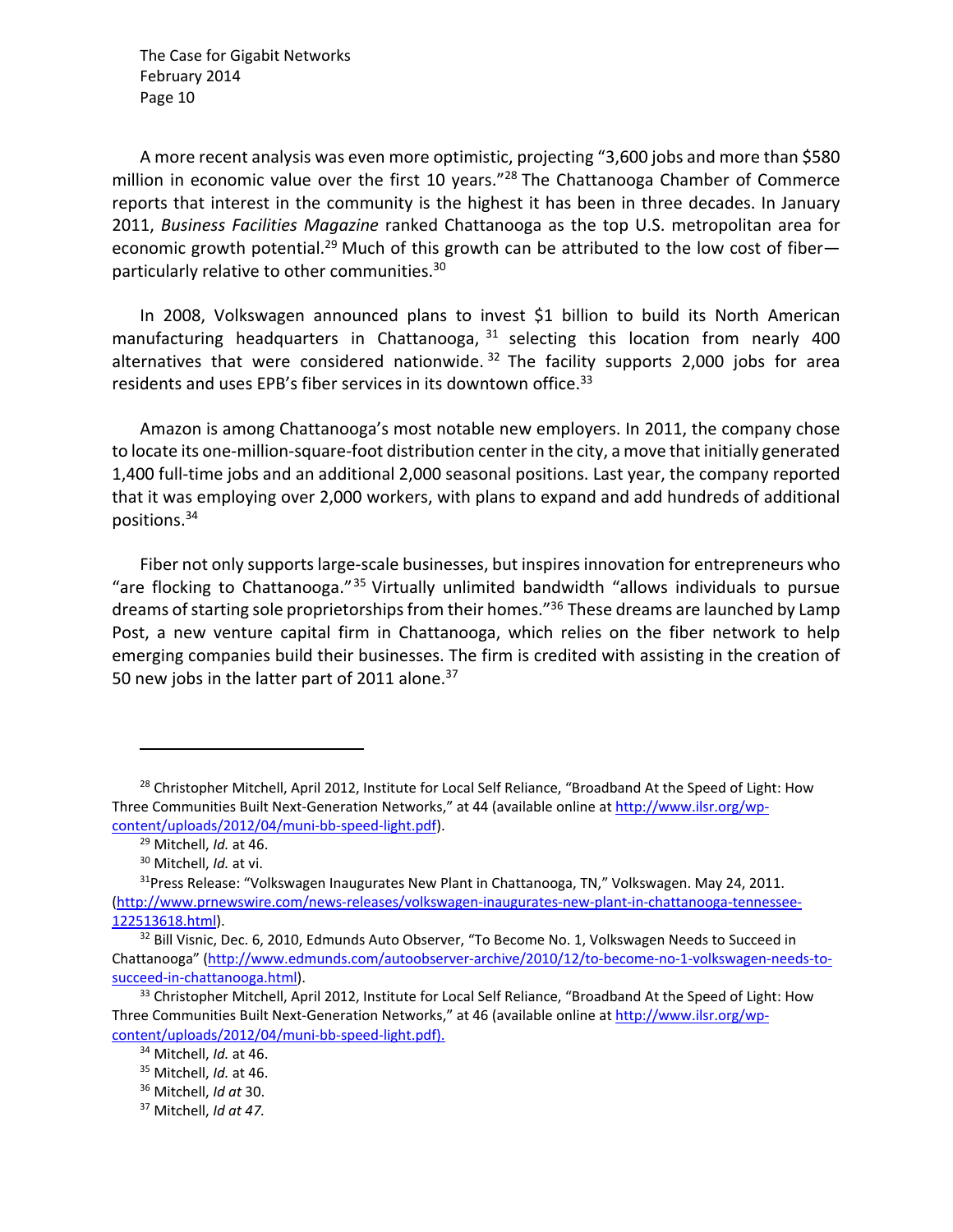#### **6. Gigabit Networks Enable Economic Benefits Such as Enhanced Credit Ratings and Increased Property Values**

Next-generation broadband is increasingly recognized as a differentiator for a city's economic outlook. Credit rating agency Fitch, for example, recently cited the construction of Google Fiber as one factor in its decision to upgrade Kansas City, Missouri's credit rating, thus lowering the city's cost of borrowing. Fitch noted:

> Kansas City is a host city for Google Fiber, which is an ultra high‐ speed broadband network up to 100 times faster than current broadband. The network is already attracting a number of smaller internet and data companies to the city and has the potential to make a significant economic impact.<sup>38</sup>

New gigabit‐capable networks also create economic value in ways that benefit citizens of the community. For example, researchers have documented increased sale and rental values for homes with direct fiber connections, both in the United States and in Europe. According to Broadband Communities Magazine, "access to utilities makes private property more valuable, and FTTH is among the utilities that owners and renters especially value."

Indeed, direct fiber connections make "single‐family homes easier to sell and multiple dwelling units easier to rent." The magazine cites a recent survey by RVA LLC that documents that home and condominium buyers will pay a 2 percent premium for a fiber‐connected home and renters will pay a 15 percent premium.<sup>39</sup> This phenomenon has also been documented in Kansas City, where Google Fiber to homes is attracting businesses to those residences and increasing property values.40

### **7. Gigabit Construction Will Enable the Benefits of Competition**

"Competition is the main driver for improved services"<sup>41</sup> in the broadband market, according to the leading broadband analysts in the United States. And the entry of a new provider into a community ripples in positive ways through the market.

http://www.networkworld.com/news/2013/111913-google-internet-275938.html?page=1

<sup>&</sup>lt;sup>38</sup> "Fitch revises Kansas City, Mo. outlook to stable, ratings affirmed," Reuters, February 11, 2013, http://www.reuters.com/article/2013/02/11/idUSWNB0032L20130211.

<sup>&</sup>lt;sup>39</sup> Broadband Communities, "Fiber to the Home Primer," Fall 2013, www.ftthcouncil.org/ FiberPrimer (citing RVA LLC study).

<sup>&</sup>lt;sup>40</sup> Karl Bode, "Google Fiber Raising Property Values As KC Businesses Relocate to Get Connected," DSL Reports, October 29, 2012, http://www.dslreports.com/shownews/Google-Fiber-Raising-Property-Values-121817.

<sup>&</sup>lt;sup>41</sup> Julie Sartain, "Google's Gigabit Internet: Not coming to a neighborhood near you," quoting Ian Keene, Research Vice President, Gartner. *Network World*, Nov. 19, 2013,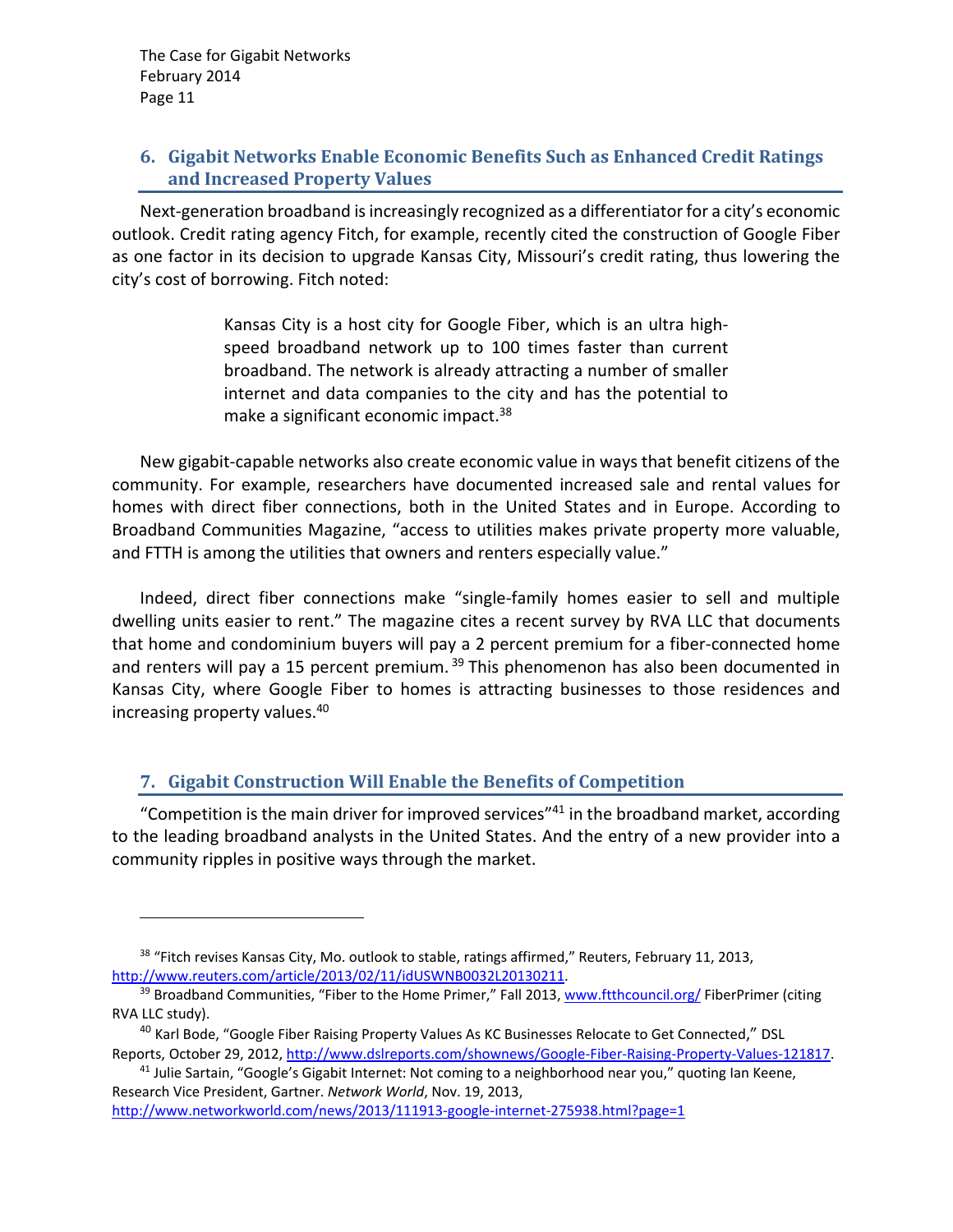Google Fiber's entry into a few local markets has been the most well publicized example of new fiber-based competition over the past few years. The incumbent cable and telephone companies' initial responses have been fairly uniform in those cities: They have begun to offer faster service and more competitive prices.

- In Kansas City, Kansas, Time Warner Cable and AT&T have begun "bidding against Google to wire firms and city buildings with equally high‐octane Internet." Time Warner bid for a contract to wire a new city-sponsored start-up incubator with gigabit speeds. City officials speculate that the bid was motivated by competition from Google Fiber—and note that this was the first time they had been approached by Time Warner in six years.<sup>42</sup>
- Following Google Fiber's rollout in Kansas City, Kansas, the state "saw the largest jump in average Internet connection speeds of all U.S. states" for the quarter—a result attributed to the increased speeds Time Warner began offering to its subscribers there.<sup>43</sup>
- In Austin, Texas, AT&T announced that it would roll out its own gigabit fiber network in the city about six months after Google announced its plans.<sup>44</sup> The company then declared that the GigaPower service had "officially launched"—noting that residents "can influence future deployment by voting for your neighborhood" on the company's website.<sup>45</sup>

In neither city has the incumbents' pricing matched Google's monthly fee (which, at \$70, has been described as "dirt cheap"), <sup>46</sup> although AT&T does promise a "free upgrade to speeds up to 1 Gbps in 2014" for Austin customers who sign up for its 300 Mbps service at the same \$70 price.47

Looking to the future, however, one industry analyst has posited that the effects of Google's competition in these markets may lead to better pricing not just in Kansas City and Austin, but in many other cities as well. "All [Google] has to do is introduce [Fiber] to a few selected markets and then watch how the cable operators in those markets respond. If they drop their prices to

<sup>42</sup> Cecilia Kang, "Google Fiber provides faster Internet, and cities hope, business growth," *Washington Post,* Jan. 25, 2013, http://wapo.st/1dlNMst

<sup>43</sup> David Talbot, "Google Fiber's Ripple Effect," *MIT Technology Review*, April 26, 2013, http://www.technologyreview.com/news/514176/google-fibers-ripple-effect/

<sup>44</sup> Jon Brodkin, "Competition gets AT&T to follow Google's lead with gigabit fiber," *ArsTechnica*, Oct. 1, 2013, http://arstechnica.com/business/2013/10/competition-gets-att-to-follow-googles-lead-with-gigabit-fiber/

<sup>45 &</sup>quot;AT&T U-verse with GigaPower now available in Austin," AT&T U-verse Support, AT&T website, http://www.att.com/esupport/article.jsp?sid=KB422144&cv=803&\_requestid=339586#fbid=SEVsj9W-vM0

<sup>46</sup> Marguerite Reardon, "Is cable holding back superfast broadband adoption on purpose?" *CNET News*, June 17, 2013, http://news.cnet.com/8301-1023\_3-57589353-93/is-cable-holding-back-superfast-broadband-adoptionon‐purpose/

<sup>47 &</sup>quot;Introducing AT&T U-verse with GigaPower," AT&T website, http://www.att.com/esupport/article.jsp?sid=KB422144&cv=803&\_requestid=339586#fbid=SEVsj9W-vM0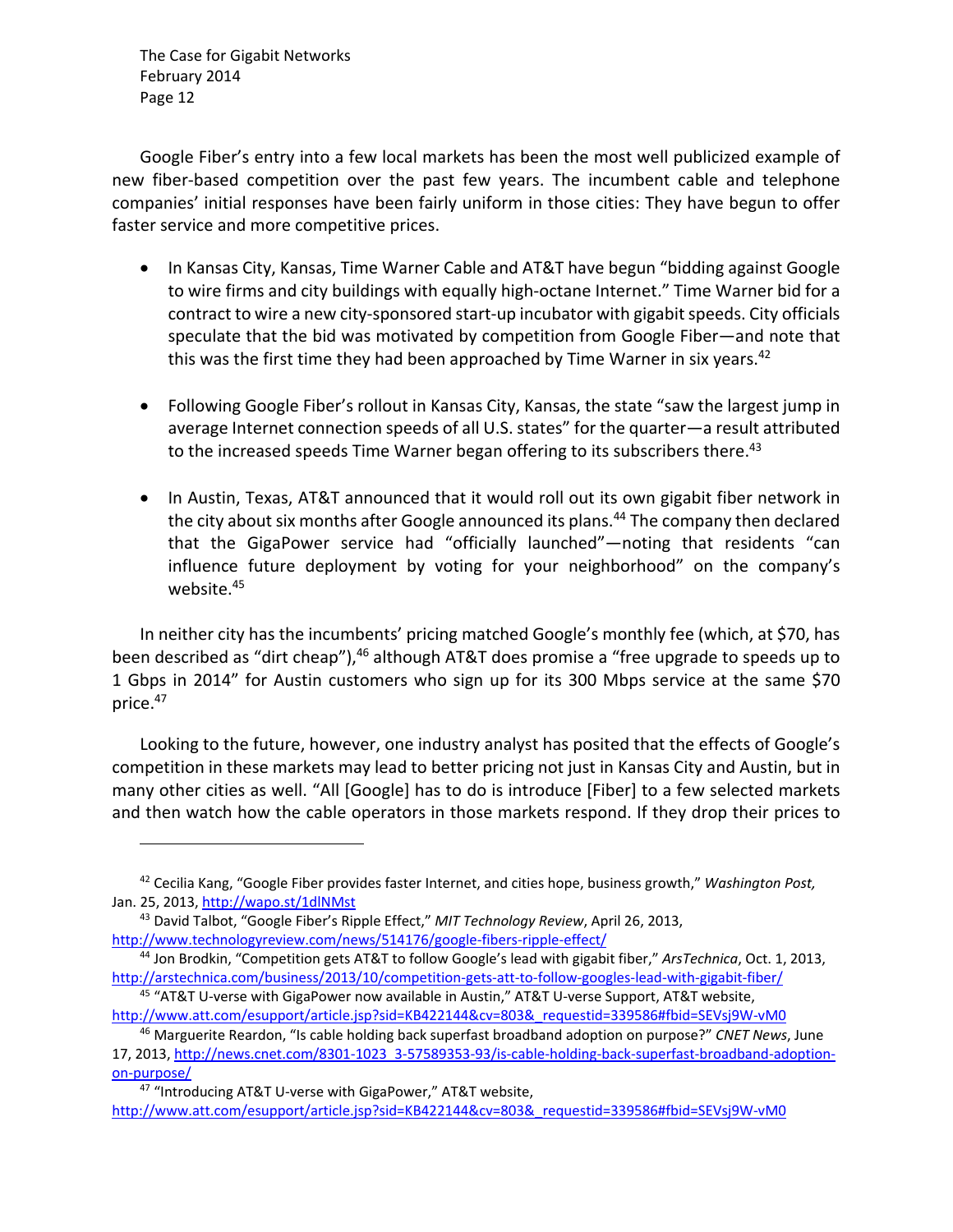compete with the ultrafast, ultracheap Fiber, they'll have to do the same in other markets or else face uncomfortable questions from regulators about why they charge more in cities where they face less competition."48

Even where the national media spotlight is not shining—specifically, in communities where municipal governments and utilities have built FTTH networks—incumbents faced with new competition have followed a similar script and increased their speeds, lowered their prices, or both.

In Tacoma, Washington—about 30 miles south of Seattle—the open access Click! Network operated by the municipal utility enables three Internet service providers (ISP) to offer broadband download speeds up to 100 Mbps.49 Comcast offers a similar service in Tacoma, Seattle, and other nearby communities, and at a published rate that is significantly less than the lowest Click! Pricing (\$115 per month versus \$170).<sup>50</sup>

In Burlington, Vermont, Comcast offers 105 Mbps downstream service for \$90 per month and 50 Mbps downstream service for \$60 per month. Both prices undercut the local municipal network, Burlington Telecom, which offers 100 Mbps downstream service for \$110 monthly and 50 Mbps downstream for \$85 monthly.<sup>51</sup>

Notably, Comcast's 105 Mbps downstream connections in Tacoma and Burlington are much faster than the 50 Mbps service the company offers as its highest tier in many other markets.<sup>52</sup>

In another region of the country, Lafayette Utilities System (LUS) Fiber created competition for Cox Communications, the incumbent service provider, when it built an FTTH network in Lafayette, Louisiana. By February 2012, LUS Fiber had reportedly captured nearly one‐third of Lafayette's 45,000 residential and business subscribers. LUS Fiber Director Terry Huval noted that, to compete, Cox "slashed its rates for some residents and business customers, lowering TV and Internet bills across the city."<sup>53</sup> In this way, the network has benefited subscribers and nonsubscribers alike.

<sup>&</sup>lt;sup>48</sup> Jeff Bercovici, "Google's Not-So-Evil Plan To Lower Your Cable Bill," quoting Jason Bazinet, Managing Director, Citi Investment Research. *Forbes*, June 11, 2013,

http://www.forbes.com/sites/jeffbercovici/2013/06/11/googles‐not‐so‐evil‐plan‐to‐lower‐your‐cable‐bill/ 49 "Internet," Click! Cable TV website, http://www.clickcabletv.com/internet

<sup>&</sup>lt;sup>50</sup> Comcast pricing based on sample search for service in Tacoma, WA 98406 on Comcast consumer website, http://www.comcast.com/internet‐service.html

<sup>51</sup> Comcast pricing based on sample search for service in Burlington, VT 05401 on Comcast consumer website, http://www.comcast.com/internet-service.html; "Burlington Telecom Residential Services," Burlington Telecom, http://www.burlingtontelecom.net/Residential

<sup>52</sup> Reardon

<sup>53</sup> Rick Jervis, "Louisiana city blazes high‐speed Web trail," *USA Today*, Feb. 5, 2012, http://usatoday30.usatoday.com/news/nation/story/2012‐02‐01/broadband‐telecom‐lafayette/52920278/1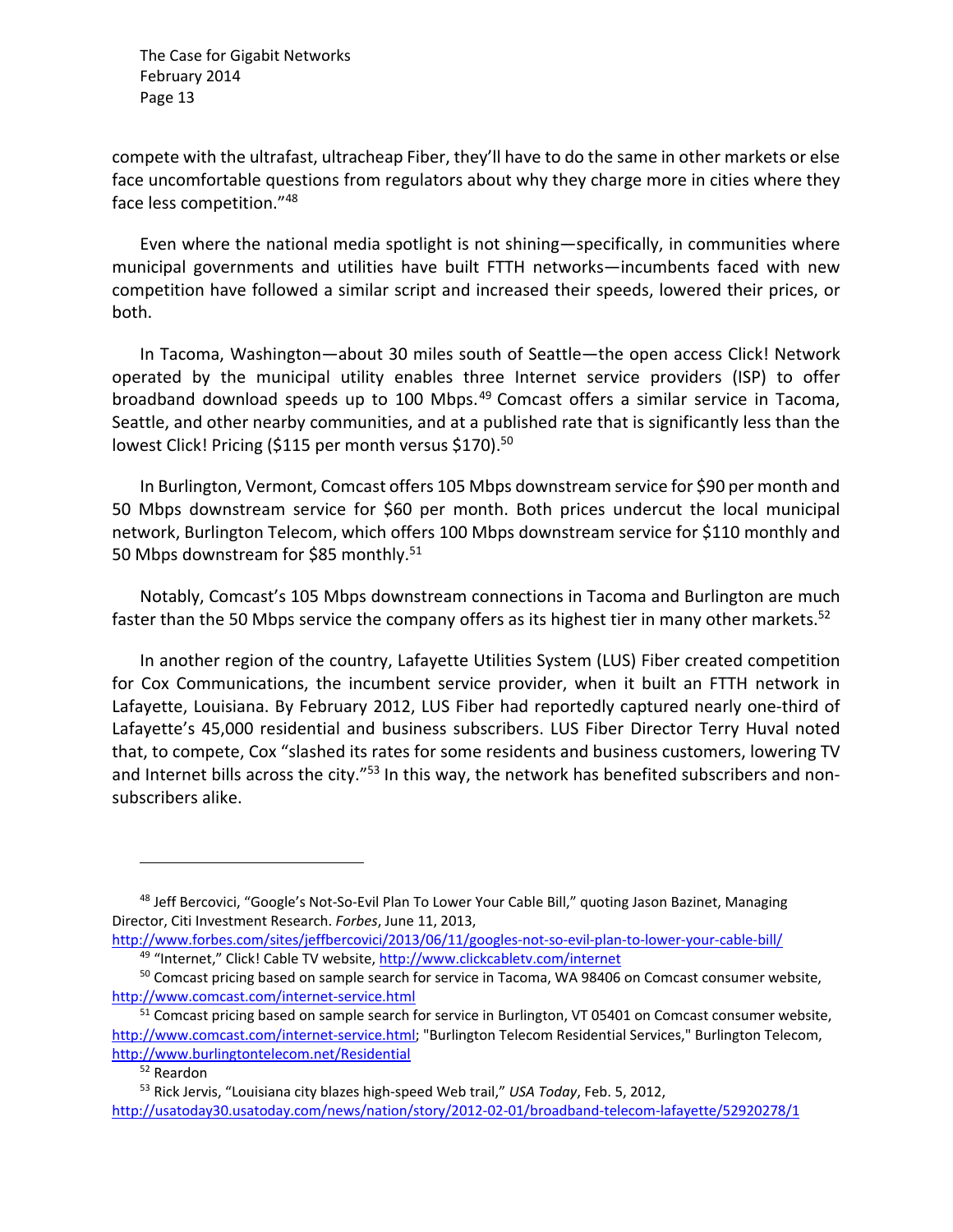This increased competition has had substantial economic benefits for Lafayette. LUS estimates that the fiber system created \$250,000 in savings in 2009, over \$4 million in 2010, and \$5.5 million in 2011. The Utility projects a total savings ranging between \$90 million and \$100 million over the project's first decade.<sup>54</sup>

#### **8. Gigabit Fiber Networks Create Educational Benefits**

Adequate broadband enables a range of educational applications. In addition, it is absolutely necessary to enable some core educational functions. Portland already has advanced infrastructure to schools, which facilitates these advances in the classroom. Extension of fiber to the home (and service that most Portland families can afford) would mean that such educational opportunities would not abruptly terminate at the classroom door. Indeed, as robust networks to the schools expand resources in the classroom, home connectivity remains "the major unresolved issue for technology directors."55 As school Internet use becomes more pervasive, this disconnect will become increasingly pronounced. This is particularly true with the growing popularity of one‐to‐one computer programs, cloud computing, electronic textbooks, and flipped classrooms. The new gigabit network will enable Portland students to access these resources at home.

America's classrooms are migrating to one‐to‐one computer programs (also known as "ubiquitous computing"), whereby each student and teacher has one Internet‐connected wireless computing device for use both in the classroom and at home. A 2006 survey found that 31 percent of superintendents are implementing ubiquitous computing in at least one grade, up from an average of 4 percent. Moreover, over 75 percent of superintendents recognized the potential benefits of one‐to‐one computing, agreeing with the statement that "ubiquitous technology can reduce the time, distance, and cost of delivering information directly to students and that teachers can spend substantially more one-on-one time with each student and personalize the education experience to each student's needs."56

By 2007, 78.7 percent of U.S. school districts reported moderate to significant improvement in one-to-one computing programs,<sup>57</sup> with potentially significant benefits for student learning. The 2006 America's Digital Schools report found that one-to-one computing programs correlated

<sup>54</sup> Christopher Mitchell, "Broadband At the Speed of Light: How Three Communities Built Next-Generation Networks," Institute for Local Self Reliance, April 2012, p. 28. http://www.ilsr.org/wpcontent/uploads/2012/04/muni‐bb‐speed‐light.pdf

<sup>55</sup> "America's Digital Schools 2006: A Five‐Year Forecast, 2006," at 19 (http://www.k12hsn.org/files/research/Online\_Learning/ADS2006KF.pdf).

<sup>56 &</sup>quot;America's Digital Schools 2006: A Five-Year Forecast," The Greaves Group and The Hayes Connection, at 15 & 18 (http://www.k12hsn.org/files/research/Online\_Learning/ADS2006KF.pdf) (accessed Dec. 31, 2013).

<sup>57</sup> Meris Stansbury, "Researchers Identify Key Ed-Tech Trends," eSchoolNews, May 15, 2008. http://www.eschoolnews.com/news/top‐news/index.cfm?i=53795&page=1. (Summarizing Thomas W. Greaves and Jeanne Hayes, "America's Digital Schools Report 2008: The Six Trends to Watch.")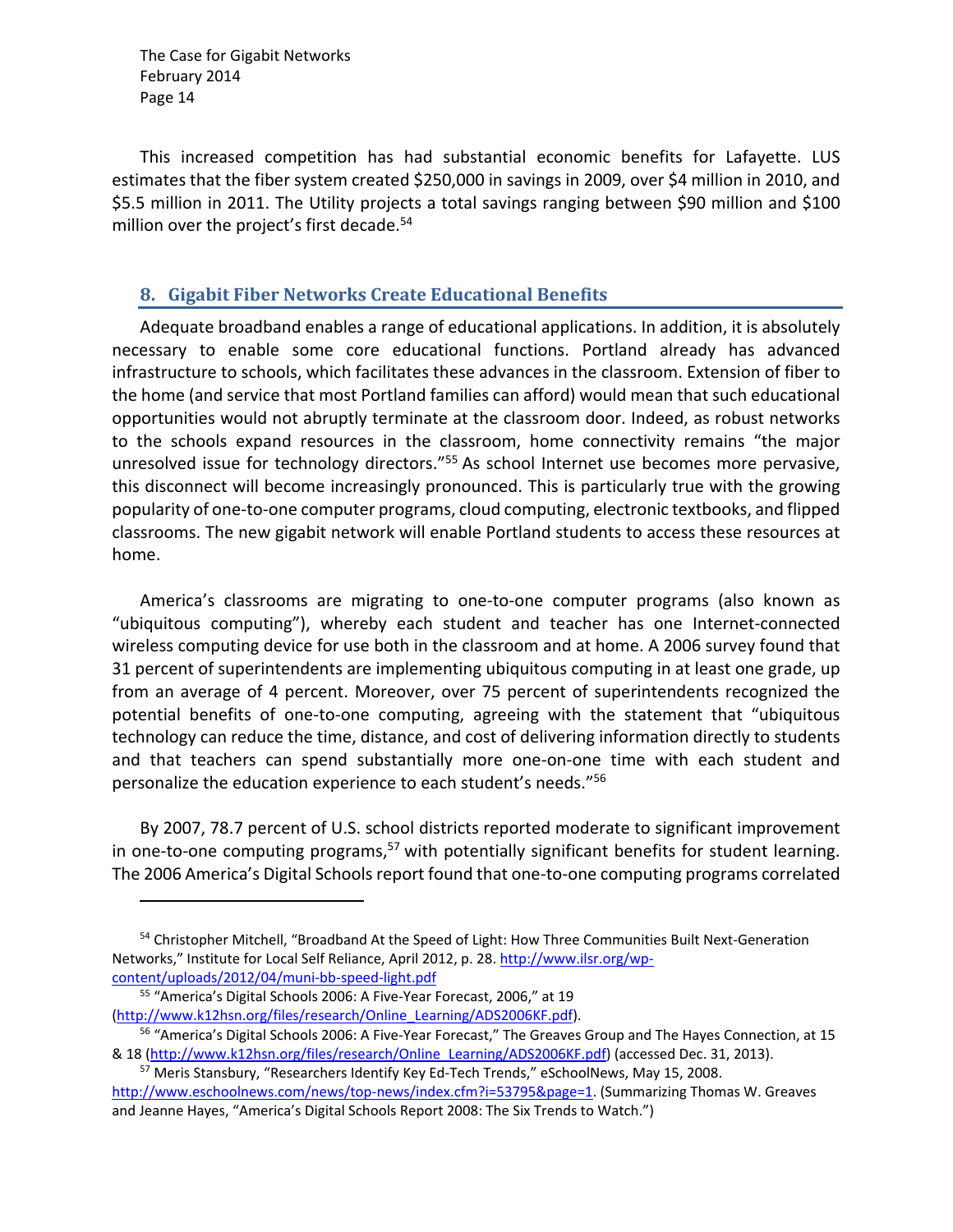with increased student retention and attendance, improved writing skills, and reduced disciplinary problems.<sup>58</sup> As Michael Davino, Superintendent of Schools in Springfield, New Jersey explains, "[a] wireless laptop program provides up-to-date information, access to virtual experiences, instant feedback, individualized attention for all learning styles, student independence, and constant practice. And it's highly adaptable to individual, small group, or whole class instruction."<sup>59</sup>

To be effective, however, these devices need to be usable at home. Indeed, "[p]eople increasingly expect to be connected to the Internet and the rich tapestry of knowledge it contains wherever they go."<sup>60</sup> The portability of mobile devices (including smart phones and tablets) allows just that—as long as there is adequate Internet access. Consequently, a growing number of schools have turned to tablets as a "cost-effective strategy for one-to-one learning," which can "support learning in and outside of the classroom."61 As one‐to‐one computing allows students to take computers out of the classroom, FTTH will provide the technological resources to help them extend the school day and continue their lessons.

A recent report by the New Media Consortium<sup>62</sup> assesses six technologies along three adoption horizons that indicate their anticipated entrance into mainstream use for teaching. Near-term (immediate) technologies include cloud computing and mobile learning. Over the next two to three years, NMC anticipates growing use of learning analytics and open content. And over a "far-term" (four- to five-year horizon), NMC anticipates an increased use of 3D printing and virtual and remote laboratories. While these technologies are applied directly in the K‐12 setting, they will be more successful if applied outside the boundaries of the school.

The benefits of unbounded connectivity are evident in the use of cloud‐based services at Hobart Middle School in Indiana. There, teachers use Google Drive, Facebook, and Twitter to allow students to keep up with their classwork and engage with the classroom from home. These tools have allowed teachers to provide students with real‐time feedback, even when they are outside the classroom. Eighth grader Jessica Macias experienced the benefits of this "virtual classroom" when she recently missed a day of school due to illness. She was able to log into her social studies class from home using Google Apps. By accessing the cloud, Macias was able to view the assignment and agenda and observe her teacher's lecture as a slide show. She was able

<sup>58 &</sup>quot;America's Digital Schools 2006: A Five-Year Forecast, 2006." 15.

<sup>(</sup>http://www.k12hsn.org/files/research/Online\_Learning/ADS2006KF.pdf) (accessed Dec. 31, 2013). <sup>59</sup> *Id.* at 18.

<sup>60</sup> Johnson, L., Adams Becker, S., Cummins, M., Estrada V., Freeman, A., and Ludgate, H. (2013). *NMC Horizon Report: 2013 K‐12 Edition.* Austin, Texas: The New Media Consortium, at 16.

<sup>61</sup> Johnson *et al, Id.* at 17.

<sup>62 &</sup>quot;NMC Horizon Report: 2013 K-12 Edition," New Media Consortium, 2013. http://www.nmc.org/pdf/2014nmc‐horizon‐report‐he‐EN.pdf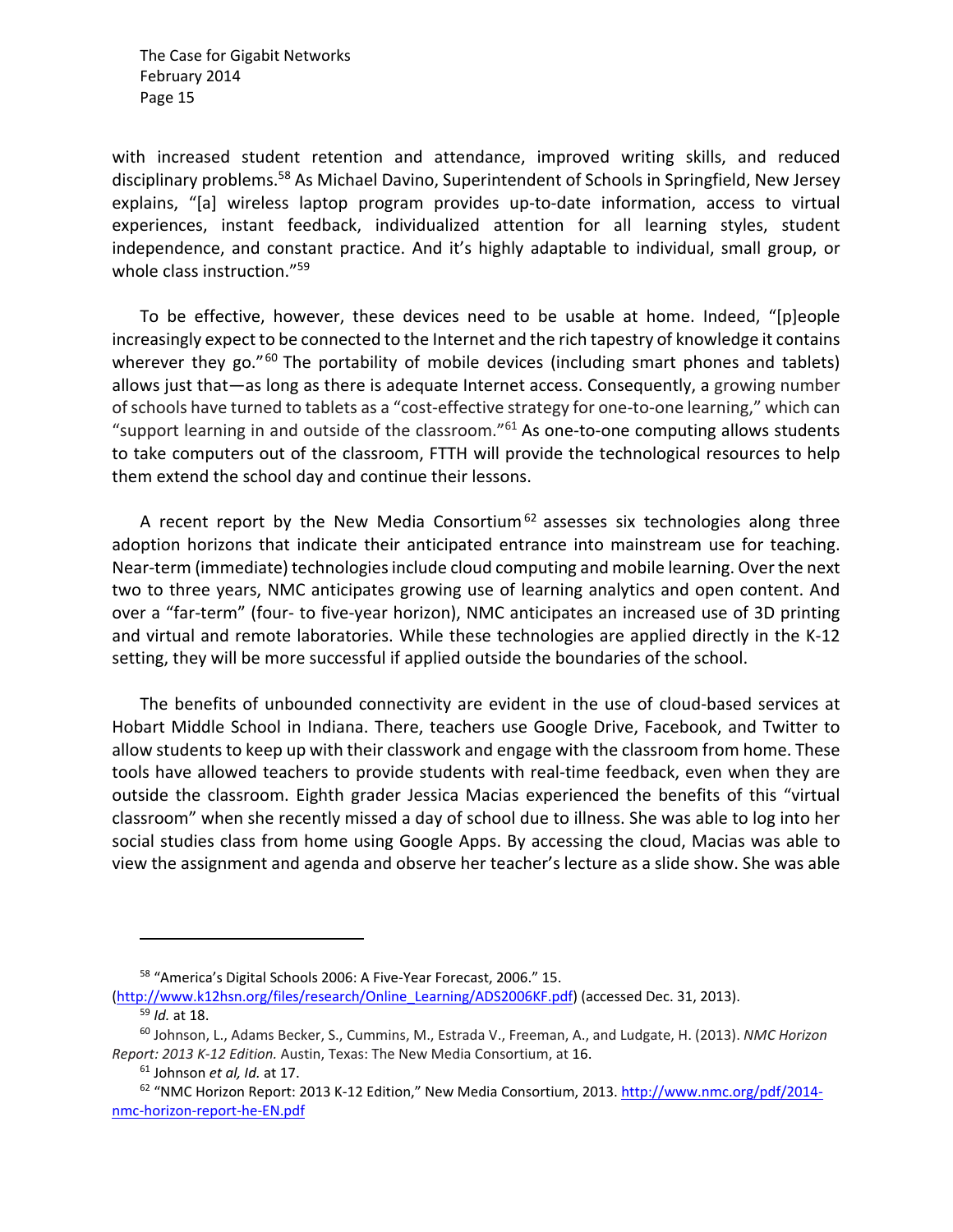to observe the other students using the system in real time as well. As a consequence, Macias could return to school the following day without having missed any work.<sup>63</sup>

Hobart Middle School is not unique. In fact, 42 percent of K‐12 schools and organizations surveyed by CDW‐G report that they are "currently implementing some form of cloud computing solution."64

Electronic textbooks are becoming increasingly common and will likewise require high‐speed Internet access at home to access their content. The Federal Communications Commission has already challenged the private sector to enable electronic textbooks (and the elimination of printed material) by 2015.<sup>65</sup> Without adequate broadband at home, students will be unable to access the textbooks required for learning.

"Flipped classrooms" are another emerging educational trend that demand high‐speed Internet access for all students. A flipped classroom inverts the traditional structure of a classroom, such that students listen to a pre‐recorded lecture *before* class and perform other learning activities in class. This approach uses "educational materials on the Internet as a primary content strategy."66 By exposing students to material before class through videos and podcasts, they are able to attain deeper knowledge during class when they have access to their teachers and can engage collaboratively with their peers. $67$  By reviewing the videos in advance, students enter the classroom more prepared and able to do the more important work alongside their peers and instructors. Classroom time is preserved "to refine mastery with discussions, collaborations with classmates, problem solving, and experimentation."68

<sup>65</sup> "FCC Chairman Genachowski Joins Secretary of Education Duncan to Unveil New 'Digital Textbook Playbook,' A Roadmap for Educators to Accelerate the Transition to Digital Textbooks" (http://transition.fcc.gov/Daily\_Releases/Daily\_Business/2012/db0201/DOC‐312244A1.pdf) (accessed Dec. 15, 2013).

<sup>67</sup> Ian Bogost, Aug. 2013, *The Atlantic*, "The Condensed Classroom"

(http://www.theatlantic.com/technology/archive/2013/08/the‐condensed‐classroom/279013/)

<sup>63</sup> Carmen McCollum, Sept. 28, 2012, *The Times of Northwest Indiana*, "Middle School Using Cloud Computing for Down‐to‐Earth Education," (http://www.nwitimes.com/news/local/lake/hobart/middle‐school‐using‐cloud‐ computing-for-down-to-earth-education/article\_377a141f-b5f7-56e9-b3af-8dd408781e13.html) (accessed Dec. 12, 2013).

<sup>64</sup> Johnson, L., Adams Becker, S., Cummins, M., Estrada V., Freeman, A., and Ludgate, H. (2013). *NMC Horizon Report: 2013 K‐12 Edition.* Austin, Texas: The New Media Consortium, at 16.(http://www.nmc.org/pdf/2013‐ horizon‐report‐k12.pdf) (accessed Jan 3, 2014)

<sup>66</sup> Johnson, L., Adams Becker, S., Cummins, M., Estrada V., Freeman, A., and Ludgate, H. (2013). *NMC Horizon Report: 2013 K‐12 Edition.* Austin, Texas: The New Media Consortium, at 10.

<sup>68</sup> Johnson, L., Adams Becker, S., Cummins, M., Estrada V., Freeman, A., and Ludgate, H. (2013). *NMC Horizon Report: 2013 K‐12 Edition.* Austin, Texas: The New Media Consortium, at 10.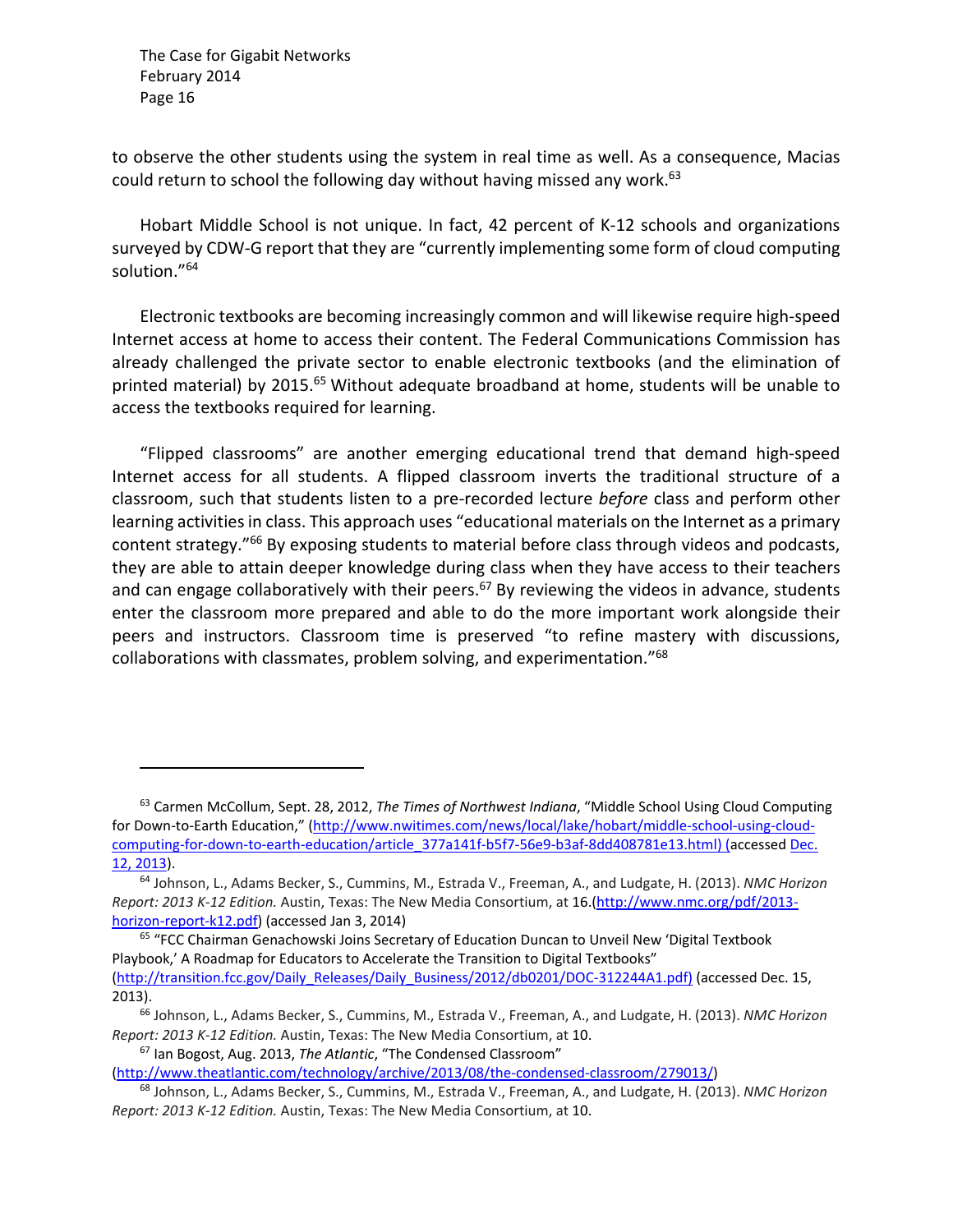Teachers who have adopted this approach report that it offers "greater control of material and more face time with students." <sup>69</sup> Stacey Roshan, a teacher at the Bullis School near Washington, D.C., explains that this approach has allowed her to complete the formal lectures for her AP Calculus course a month in advance, providing extra time for review in the classroom. Because lectures are recorded, students are able to re‐watch lessons—replaying confusing sections that "didn't really sink in" initially. As a result, Roshan reports that the number of students scoring a perfect "5" on the AP exam has risen.<sup>70</sup> The approach has received considerable support, prompting President Obama to highlight "flipped" classrooms as a component of his plan to make college more affordable.<sup>71</sup>

Portland is home to 24 colleges and universities, including Portland Community College, Portland State University, Oregon Health and Science University, University of Portland, Reed College, National College of Natural Medicine, and Lewis and Clark College. Combined, these institutions support 74,120 students along with faculty and staff.<sup>72</sup> While many of these campuses are connected to the existing middle‐mile network, the full benefits that broadband affords will not be realized if students and faculty are not able to retain access when they return to their homes. Only a fraction of Portland students live in university-owned campus housing. The city's largest university, Portland State University, provides on‐campus housing to only 10 percent of its 24,963 students.<sup>73</sup> The city's second-largest educational institution, Portland Community College (with 24,353 students), does not offer any dormitories or on‐campus housing.<sup>74</sup> The vast majority of these students thus live in off-campus apartments, which may provide Internet connectivity, but do not support next generation, high‐bandwidth applications. While a larger percentage of students at the smaller, private colleges, like Lewis and Clark, live on campus,<sup>75</sup> students who live off campus do not have access to the same next-generation connectivity.

<sup>&</sup>lt;sup>69</sup> Greg Toppo, Oct. 7, 2011, USA Today, "'Flipped' classrooms take advantage of technology" (http://usatoday30.usatoday.com/news/education/story/2011‐10‐06/flipped‐classrooms‐virtual‐ teaching/50681482/1).

<sup>70</sup> Greg Toppo, Oct. 7, 2011, *USA Today*, "'Flipped' classrooms take advantage of technology" (http://usatoday30.usatoday.com/news/education/story/2011‐10‐06/flipped‐classrooms‐virtual‐ teaching/50681482/1).

 $71$  The White House, Aug. 22, 2013, "FACT SHEET on the President's Plan to Make College More Affordable: A Better Bargain for the Middle Class" (http://www.whitehouse.gov/the-press-office/2013/08/22/fact-sheetpresident‐s‐plan‐make‐college‐more‐affordable‐better‐bargain‐).

<sup>72</sup> CollegeStats.org, "Colleges and Universities in Oregon" (http://collegestats.org/colleges/oregon) (visited Jan. 22, 2014).

<sup>73</sup> Su Yim, Sept. 4, 2012, *Portland State Magazine*, "Campus Housing Is Transforming the Student Experience" (http://www.pdx.edu/news/living‐large) (visited Jan. 22, 2014) (note that this article reports 29,000 matriculated students, compared to 24,353 reported at www.collegestats.org).

<sup>74</sup> Portland Community College, "Frequently Asked Questions" (http://www.pcc.edu/programs/zoo‐ animals/faq.html) (visited Jan. 22, 2014).

 $75$  Lewis and Clark, Student Life (reporting that 70 percent of the college's 3,562 students live on campus) (http://college.lclark.edu/student\_life/) (visited Jan. 22, 2014).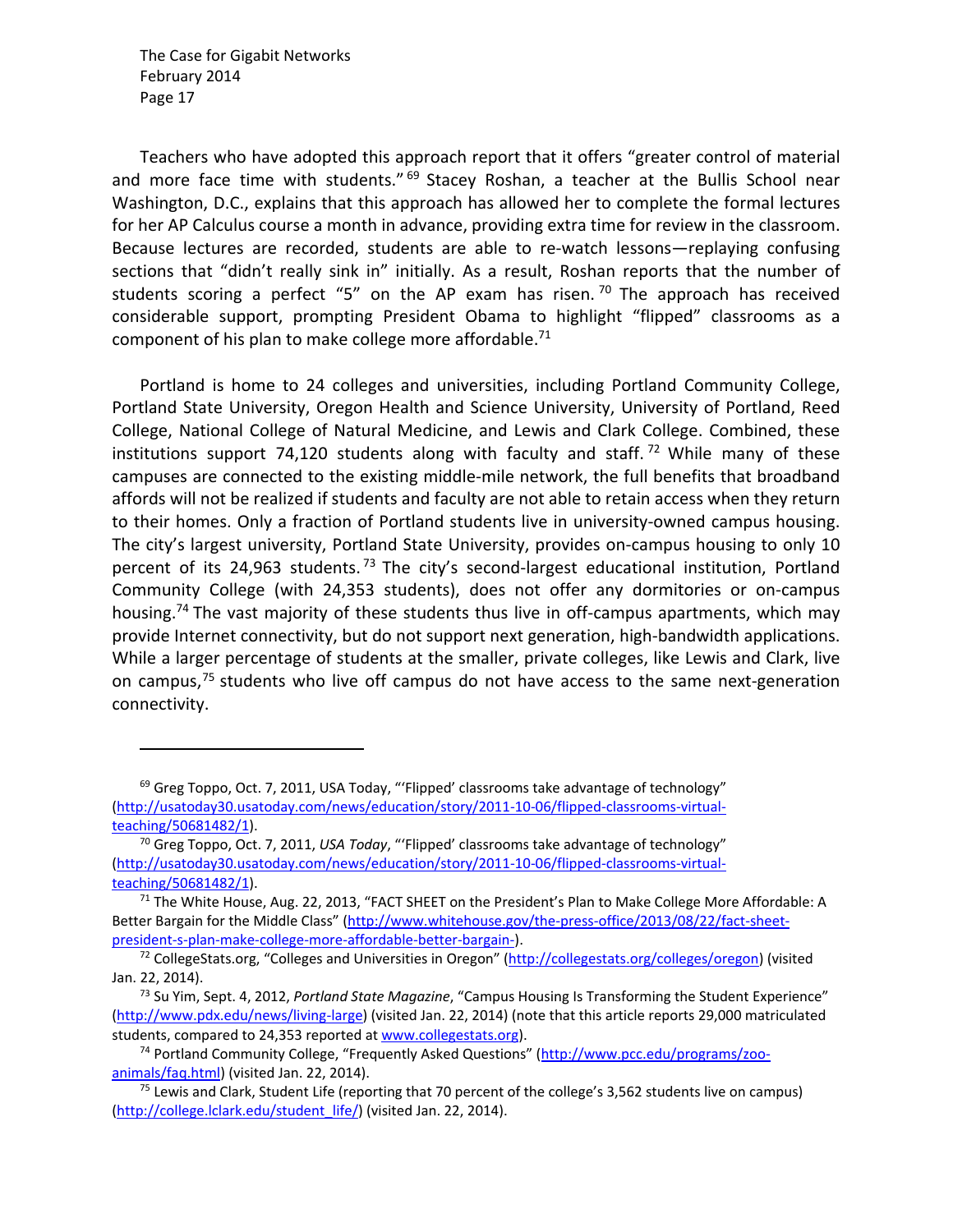A gigabit Network would also benefit international students at Portland colleges and universities. For instance, Portland State University's student body includes 2,000 students from nearly 100 different countries.<sup>76</sup> High bandwidth is essential for these students to be able to communicate through video connections with friends and family in their home countries.

FTTH will also benefit Portland Public Schools. With 47,000 students across 81 schools, Portland Public Schools is the largest school district in the Pacific Northwest.<sup>77</sup> While Portland's Integrated Regional Network Enterprise (IRNE) partnership with Comcast's Institutional Network serves several hundred public buildings in Multnomah County, including libraries, K‐12 schools, and local government offices, the network does not extend to student homes. Consequently, students cannot take advantage of next‐generation speeds outside their classrooms.

In the City's Broadband Strategic Plan, Portland Public Schools emphasized the importance of providing access for students and their families. PPS utilizes a suite of "online teacher tools that includes a grade book, curriculum planner, data dashboard, collaboration portal, and professional development planner. The online suite is designed to connect teachers to students, teachers to parents, and teachers to teachers in a new and meaningful way via the Internet. "It is just one example of many dependencies schools have on the Internet to improve student outcomes, close the achievement gap, and deliver better learning opportunities for all the students we serve."78

#### **9. Gigabit Fiber Networks Enable Environmental Benefits and Cost Savings Through Telecommuting**

Portland has been dubbed "Green City," and was named the "greenest city in America" in 2012 by *Travel and Leisure* magazine.79 The widespread adoption of gigabit networking may solidify this ranking.

<sup>&</sup>lt;sup>76</sup>Portland State University, International Student Services (http://www.pdx.edu/international-students/) (visited Jan. 22, 2014).

<sup>77</sup> Portland Public Schools, Facts and Figures 2012‐2013 (http://www.pps.k12.or.us/files/about‐us/PPS‐ InfoSheet‐2013‐V03.pdf).

 $78$ City of Portland, Sept. 6, 2011, "Connecting to Our Future: Portland's Broadband Strategic Plan," at 9 (http://www.oregonbroadbandplanning.org/assets/docs/PDX‐Google‐Plan.pdf) (accessed Jan. 22, 2014).

<sup>79</sup> Katrina Brown‐Hunt, April 2012, *Travel and Leisure*, "America's Greenest Cities" (http://www.travelandleisure.com/articles/americas‐greenest‐cities); *See also* Kate Sheppard, July 19, 2007, "15 Green Cities," Environmental News and Commentary (listing Portland as one of the 15 greenest cities in the world), http://grist.org/article/cities3/ (accessed Jan. 21, 2014).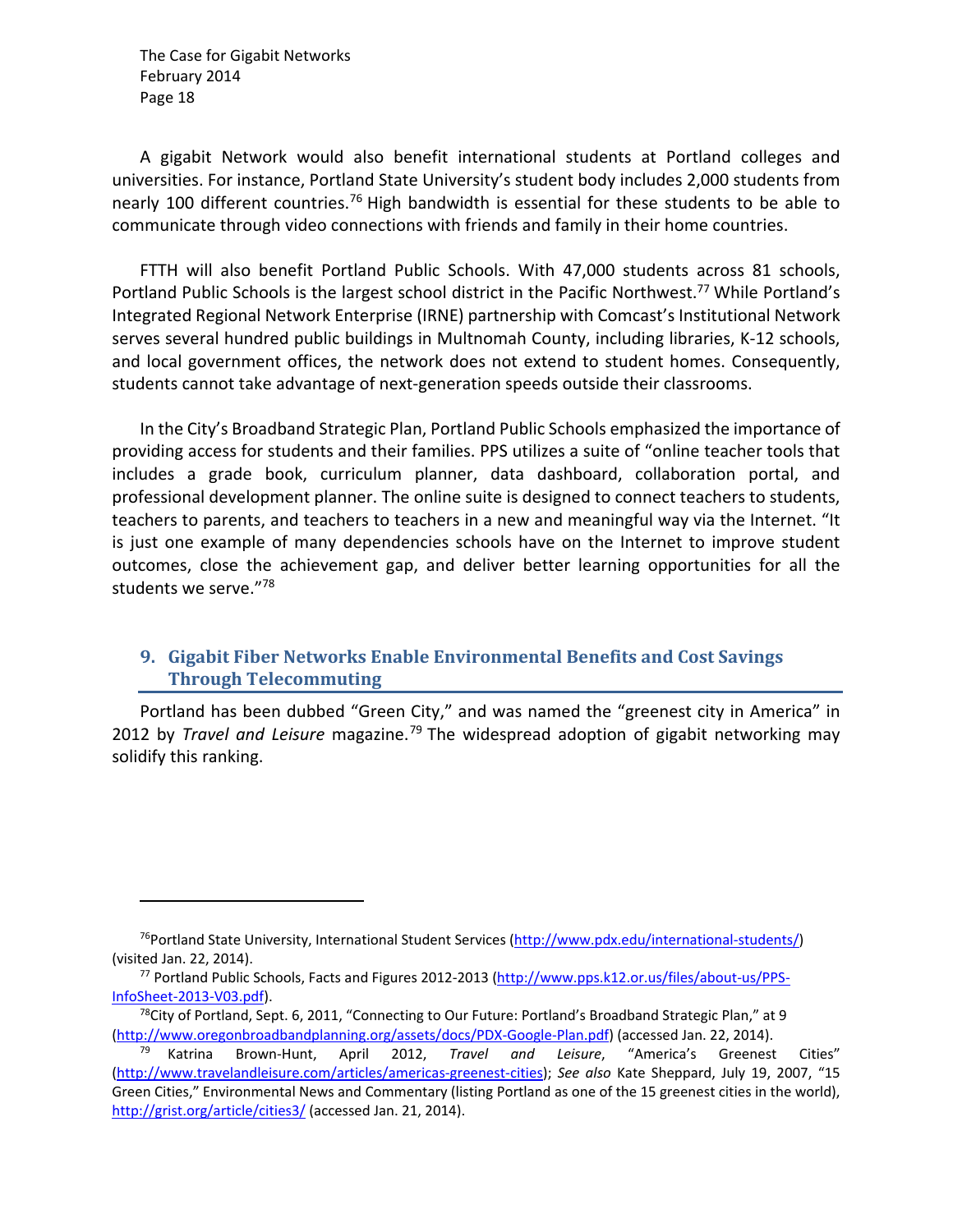"Universal, affordable, and robust broadband" is a "necessary prerequisite" for telework. $80$ This is often touted as the "most transformative" $81$  and "biggest environmental benefit" $82$  of new fiber networks. In market research conducted by CTC in San Francisco, 67 percent of respondents reported that they needed higher speeds than cable modem to telework and 70 percent of respondents indicated that they would telework more if there were sufficient speed. Other studies support this finding. [W]orking from home—either as a telecommuting employee or a home-based entrepreneur—is thus far more feasible with FTTH than with other types of broadband connections.<sup>83</sup>

Telework confers a wide array of primary and secondary emissions benefits, which will provide significant cost savings to Portland and its residents by reducing vehicle‐operating expenses, the amount of time spent traveling, reduced road repairs, reduced traffic congestion, and other factors. In addition with the decrease of mileage driven and gasoline burned, telecommuting benefits the environment and reduces greenhouse gases by lowering auto emissions. Where telework occurs full time, it can reduce construction demand for office space and related electricity use.<sup>84</sup>

There are 294,611 individuals over 16 in the Portland workforce.<sup>85</sup> Of these, roughly 7.1 percent (20,945 individuals) telecommute and 59.2 percent (174,331) travel to work alone by car.<sup>86</sup> These individuals commute an average of 24.1 minutes each way.<sup>87</sup> While shorter than the national average (25.5 minutes),  $88$  this nonetheless represents a substantial amount of unproductive time each year for Portland residents. Indeed, Portland telecommuters avoid an average of 48 minutes driving time each day and roughly four hours each week. If the new fiber

<sup>&</sup>lt;sup>80</sup> Jonathan Rintels, "An Action Plan for America: Using Technology and Innovation to Address Our Nation's Critical Challenges," The Benton Foundation, Nov. 2008, at 24,

http://www.benton.org/initiatives/broadband\_benefits/action\_plan.

<sup>&</sup>lt;sup>81</sup> Stephen Ezell et al., "The Need for Speed: The Importance of Next Generation Broadband Networks," Information Technology and Innovation Foundation, March 2009, at 15, http://www.itif.org/files/2009‐ needforspeed.pdf.

 $82$  Steven S. Ross and Masha Zager, "Fiber to the Home Is Green Technology," Broadband Properties, Jan/ Feb 2009, at 30, http://www.bbpmag.com/2009issues/jan09/GoogleP\_JanFeb09\_CoverStory.pdf.

<sup>&</sup>lt;sup>83</sup> Broadband Communities, "Fiber to the Home Primer," Fall 2013, www.ftthcouncil.org/FiberPrimer (citing RVA LLC study).

<sup>84</sup> *See, e.g.,* Joseph Fuhr and Stephen Pociask, "Broadband Services: Economic and Environmental Benefits," The American Consumer Institute, Oct. 31, 2007, at 20 (reporting a \$25 million reduction in national real estate costs) (http://www.theamericanconsumer.org/2007/10/broadband-services-economic-and-environmentalbenefits/)

<sup>85</sup> U.S. Census Bureau, American Community Survey 2009-2011, DP03 (Selected Economic Characteristics) (http://factfinder2.census.gov/faces/tableservices/jsf/pages/productview.xhtml?pid=ACS\_11\_3YR\_DP03&prodTyp e=table) (accessed Jan. 21, 2014)

<sup>86</sup> *Id.*

<sup>87</sup> *Id.*

<sup>88</sup> U.S. Census Bureau, Feb. 2013, "American Community Survey Reports: Out-Of-State and Long Commutes 2011," at 2 (http://www.census.gov/hhes/commuting/files/2012/ACS‐20.pdf).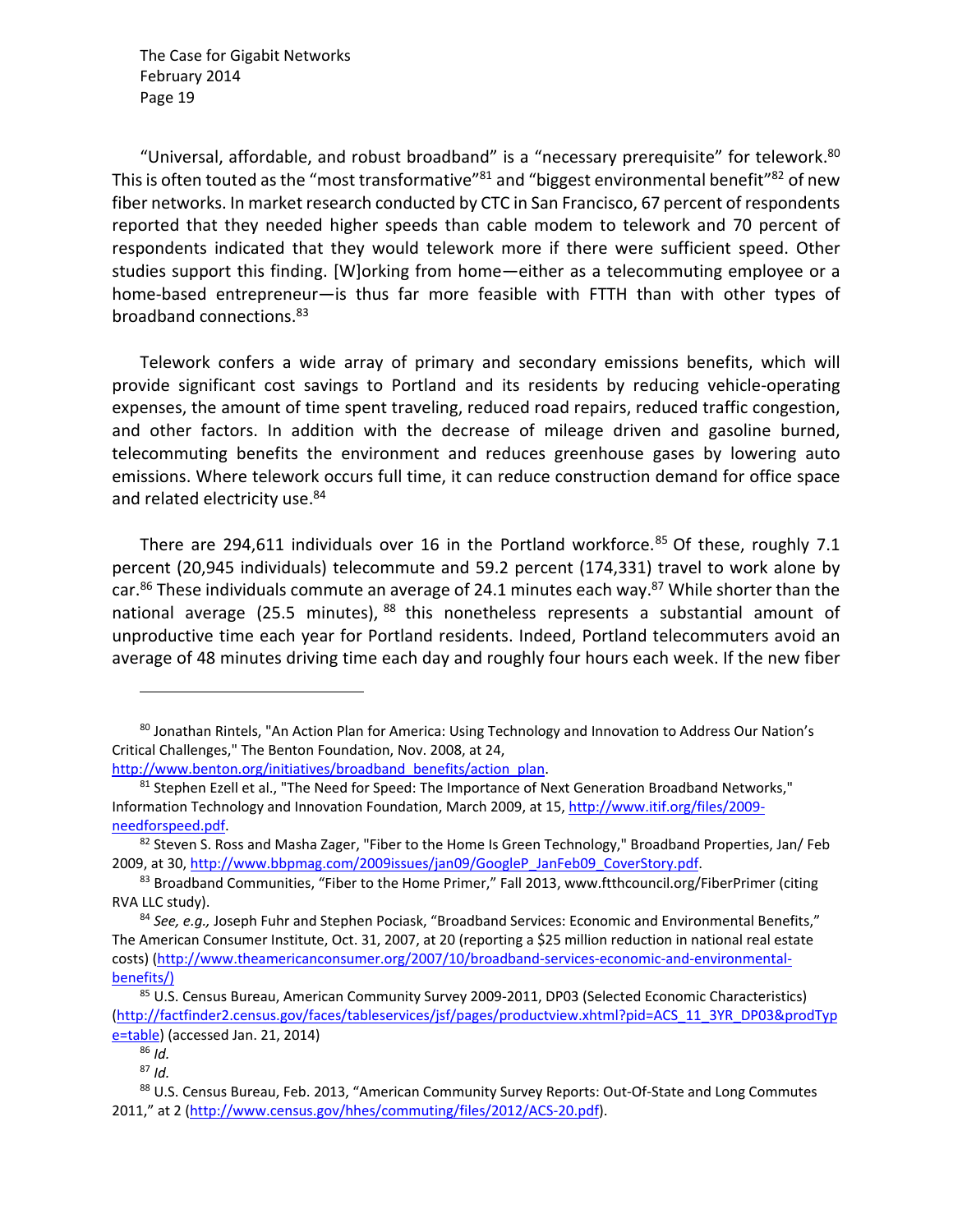network enabled a doubling of telecommuting in Portland (i.e., from 7.1 percent to 13.8 percent), it could conceivably save an additional 61,485 hours for area residents.

This avoided commuting time has a direct economic value. Most time spent commuting is of limited or no productivity. It reduces the amount of time Portland residents can spend with family, work on household projects, or learn new skills. The 2012 Urban Mobility Report values these "alternate" activities at \$16.79 per hour.<sup>89</sup> Applying this value to Portland, doubling telework in the area would represent in excess of \$1.03 million in annual savings for the 20,495 individuals who would be able to eliminate their commute.

These individuals would also save money on avoided fuel and vehicle costs. The 2012 Urban Mobility Report indicates that in Portland, Oregon, the typical commuter wasted 44 hours, 21 gallons of fuel, and \$937 in 2011.<sup>90</sup> Since 59.2 percent of Portland's 174,331 workers travel to work alone by car, allowing an additional 20,495 individuals to work from home would potentially remove 12,133 cars from the road. Applying the Urban Mobility data for Portland, these commuters could collectively save 254,793 gallons of fuel and nearly \$11.4 million.

An increase in telecommuting not only saves times for the residents who are no longer driving to work, but also reduces congestion for the remaining members of the workforce. The 2012 Urban Mobility Report indicates that Portland, Oregon has a "Travel Time Index" of 1.28—the fourth-worst in the nation.<sup>91</sup> Thus, it takes 28 percent longer to reach destinations during peak travel time for Portland commuters. Increasing telework would reduce the number of cars on the road during peak travel times, alleviating congestion. Assuming that 52.5 percent (6,370) of Portland's 12,133 new teleworkers who previously travelled by private car would have travelled during peak times,  $92$  a doubling in telework would lead to a 14 percent reduction in private vehicle use during the morning commute.

#### **10.Gigabit Fiber Networks Support Workforce Participation for Seniors and the Disabled**

Seniors represent a sizable and growing percentage of the workforce. According to the U.S. Census and the Bureau of Labor Statistics, 14.8 percent of seniors (ages 65 and up) were working

<sup>&</sup>lt;sup>89</sup> David Schrank, Bill Eisele, and Tim Lomax, "The 2012 Urban Mobility Report," Texas Transportation Institute, Dec. 2012, at 24 (available online at http://d2dtl5nnlpfr0r.cloudfront.net/tti.tamu.edu/documents/mobilityreport‐2012.pdf)

 $90$  2012 Urban Mobility Report, Summary Tables, Congestion Levels and Trends, at 25, Table 1 (What Congestion Means to You), http://d2dtl5nnlpfr0r.cloudfront.net/tti.tamu.edu/documents/ums/congestiondata/national/national‐table1.pdf

<sup>91</sup> INTRIX National Traffic Scorecard, 2012 Annual Report Summary Tables, Congestion Levels and Trends (Table 10: Congestion Trends—Wasted Time),

http://d2dtl5nnlpfr0r.cloudfront.net/tti.tamu.edu/documents/ums/congestion‐data/national/national‐table10.pdf <sup>92</sup> *See, supra* note **Error! Bookmark not defined.**, and accompanying text.

<sup>93</sup> Robert Litan, "Great Expectations: Potential Economic Benefits to the Nation From Accelerated Broadband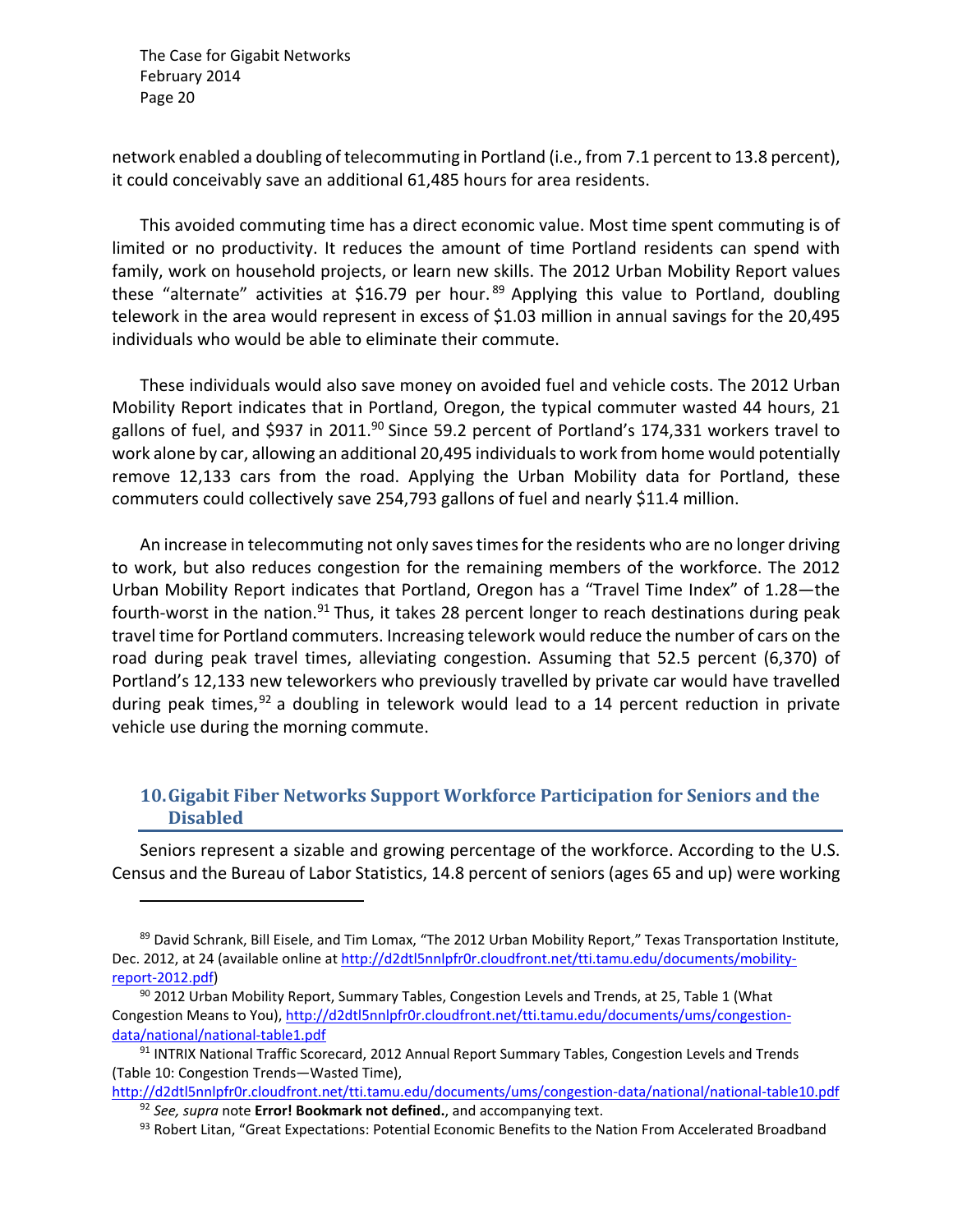or looking for work in 2005.<sup>93</sup> These numbers are projected to increase given the state of the economy, which has affected retirement savings; trends away from defined pension plans; and longer life expectancies, which increase the amount of savings required to sustain a constant quality of life into retirement. According to the Social Security Administration's Actuary Office, delayed retirement is expected to increase the U.S. labor force by one million additional workers by 2030 (1.5 percent by 2080). Several more ambitious analyses by the Urban Institute project an additional 6.2 million workers (4.4 percent by 2040). Assuming that the midpoint of these estimates can "plausibly" be "attributed to broadband technology," Litan projects an increase of roughly 3.6 million workers (roughly 2 percent of the total workforce) by 2030.<sup>94</sup> Working seniors earned a median income of \$29,000 in 2005. Assuming comparable earnings for the additional members of the workforce, Litan projects additional output gains of \$121.51 billion in 2010 and \$822.40 billion in 2030.95

According to the U.S. Census, from 2009‐2011 there were 300,197 employed individuals in Portland.<sup>96</sup> If broadband access were to enable more seniors to stay in the workforce—leading to a 2 percent increase in the overall workforce—Portland would have 6,004 additional employees and, assuming a per capita income of \$30,014, $^{97}$  roughly \$180.2 million in additional annual output.

Likewise, if broadband access were to enable a 1 percent increase in employment among Portland residents with disabilities, the region would see a fairly substantial level of increased economic output. According to the U.S. Census, from 2009‐2011, there were 16,102 disabled individuals in the labor force (aged 18 to 64) in Portland, of whom 75.1 percent were working.<sup>98</sup> Using Litan's assumption that FTTH enabled a 1 percentage point increase in the participation rate of disabled residents implies that roughly 161 additional individuals would join the labor force. Assuming a per capita income of  $$30,014,99$  output would increase by \$4.8 million.

<sup>&</sup>lt;sup>93</sup> Robert Litan, "Great Expectations: Potential Economic Benefits to the Nation From Accelerated Broadband Deployment to Older Americans and Americans with Disabilities," New Millennium Research Council, Dec. 2005, at 24 (available online at http://newmillenniumresearch.org//archive/Litan\_FINAL\_120805.pdf).

<sup>94</sup> Litan, *Id.* at 25‐26.

<sup>95</sup> Litan, *Id.* at 28.

<sup>&</sup>lt;sup>96</sup> U.S. Census Bureau, American Community Survey 2009-2011, DP03 (Selected Economic Characteristics)(http://factfinder2.census.gov/faces/tableservices/jsf/pages/productview.xhtml?pid=ACS\_11\_3YR\_ DP03&prodType=table) (accessed Jan. 21, 2014).

<sup>97</sup> *Id*.

<sup>98</sup> U.S. Census Bureau, American Community Survey 2009-2011, B18120 (Employment Status by Disability Status and Type)

<sup>(</sup>http://factfinder2.census.gov/faces/tableservices/jsf/pages/productview.xhtml?pid=ACS\_11\_3YR\_B18120&prodT ype=table) (accessed Jan. 21, 2014)**.**

<sup>99</sup> U.S. Census Bureau, American Community Survey 2009-2011, DP03 (Selected Economic Characteristics) (http://factfinder2.census.gov/faces/tableservices/jsf/pages/productview.xhtml?pid=ACS\_11\_3YR\_DP03&prodTyp e=table) (accessed Jan. 21, 2014).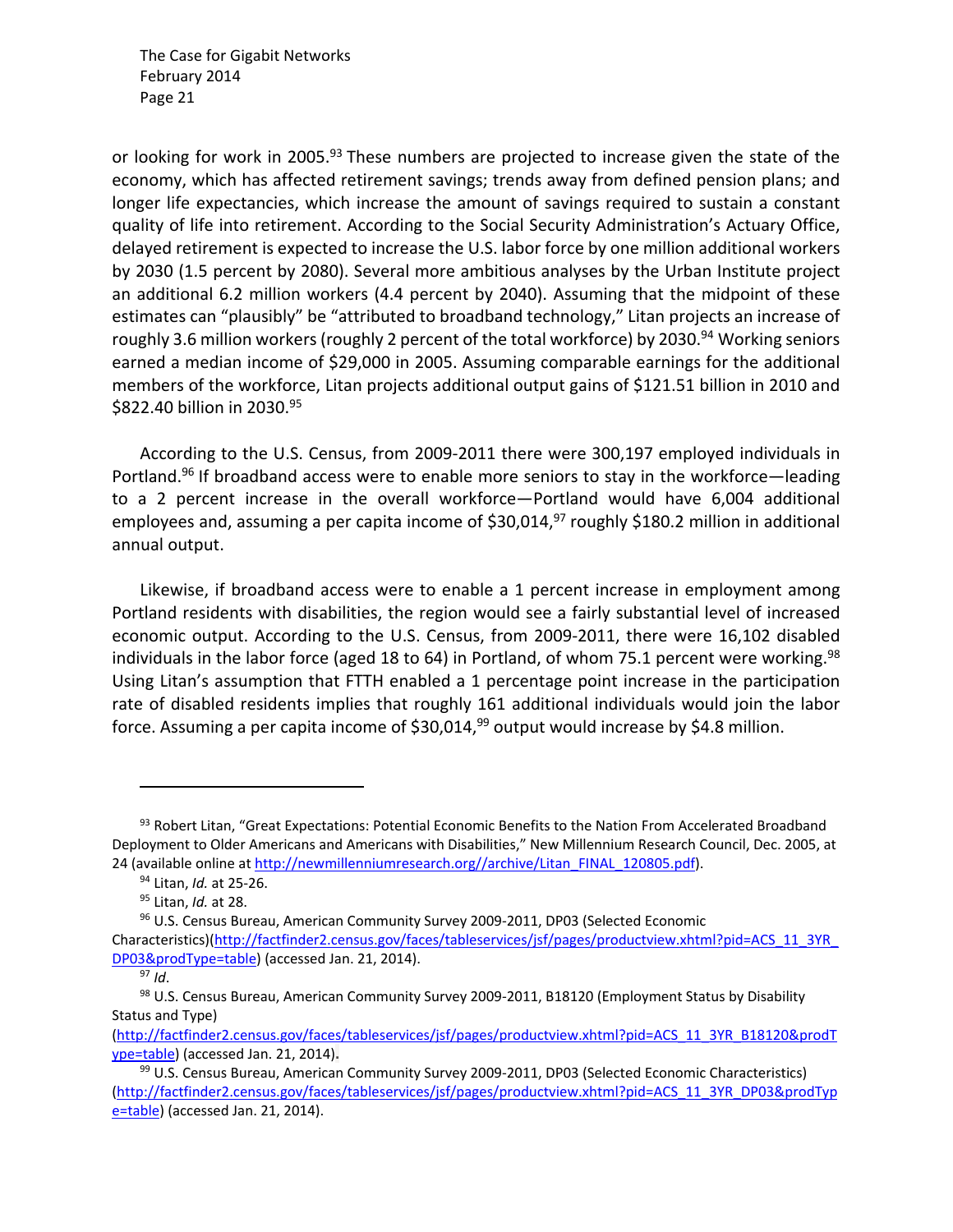#### **11.Gigabit Fiber Networks Facilitate "In‐Sourcing" of Jobs**

Millions of American jobs have been outsourced—or "offshored"—to companies abroad. By some estimates, half of the Fortune 500 companies have exported jobs overseas with projections that an additional 3 million jobs will be sent overseas by 2015.<sup>100</sup> Offshoring provides access to low-cost labor, the ability to continue operations 24-hours a day, and an entry into the global marketplace. At the same time, offshoring limits quality control and may compromise customer relations. This, in turn, has led some to explore ways to retain business in the United States. One mechanism is through the creation of virtual domestic call centers, a practice called "homeshoring." Broadband is a necessary prerequisite for successful homeshoring. $101$ 

Homeshoring offers a range of benefits. Significantly, homeshoring creates opportunities for individuals who would otherwise be excluded from the workforce, since the elderly, disabled, and parents of young children can work as agents from a home office. As a consequence, homeshore agents are often a "higher caliber" than those attracted to a "traditional call center environment." For instance, one provider reports that the average age of its agents is 38 and 80 percent have received some college education.<sup>102</sup> Companies also benefit from reduced costs, since they do not need to provide security, heat, light or office space.<sup>103</sup> These savings are significant. In fact, the American Consumer Institute estimates that home-based agents reduce call-center employee costs by more than one-third.<sup>104</sup> Office Depot projects that its domestic call center will result in \$15 million annual savings. <sup>105</sup> Homeshoring even offers savings over offshoring. Indeed, the Telework Coalition asserts that homeshoring can reduce property and IT

<sup>100</sup> Joseph Fuhr and Stephen Pociask, "Broadband Services: Economic and Environmental Benefits," The American Consumer Institute, Oct. 31, 2007, at 21.

<sup>&</sup>lt;sup>101</sup> See "Sabio Highlights Five Key Factors for Successful Homeshoring," ContactCenterWorld.com, Nov. 20, 2008 (available online at http://www.callcentreclinic.com/news/corporate-news/sabio-highlights-five-key-factorsfor-successful-homeshoring-23740.htm) (additional requirements include appropriate technology (i.e., separate broadband and phone connections and a computer that can run an organization's existing contact center); a culture that supports homeshoring; security; and appropriate office space and a system for monitoring). *See also* Lori Bocklund, "VoIP Breaks Down the Walls of the Call Center," Network World, May 10, 2004 (available online at http://www.networkworld.com/research/2004/0510contact.html).

<sup>102</sup> Martha Frase-Blunt, "Call Centers Come Home," HR Magazine, Jan. 2007, at 85 (abstract available online at http://www.emeraldinsight.com/bibliographic\_databases.htm?id=1596823&PHPSESSID=fbhri6c88ghn9po58s3tkm tsu6) (reporting data for Alpine Access, a Denver-based provider of call center services).

<sup>&</sup>lt;sup>103</sup> Tracey E. Schelmetic, "A Victory For The Home Agent Business Model," TMC News, Jan. 20, 2006 (available online at http://www.tmcnet.com/news/2006/01/20/1302729.htm); Theresa Sweeney, "Remote Call Centers," All Business, Jun. 1, 2006 (abstract available online at http://www.allbusiness.com/technology/telecommunicationsphone‐systems‐voip/4092765‐1.html).

<sup>104</sup> Joseph Fuhr and Stephen Pociask, "Broadband Services: Economic and Environmental Benefits," The American Consumer Institute, Oct. 31, 2007, at 22.

<sup>105</sup> Adam Geller, "'Homeshoring' means that call center might be in someone's bedroom," Seattle-Post Intelligencer, May 9, 2005 (available online at http://www.seattlepi.com/business/223367\_homecall09.html).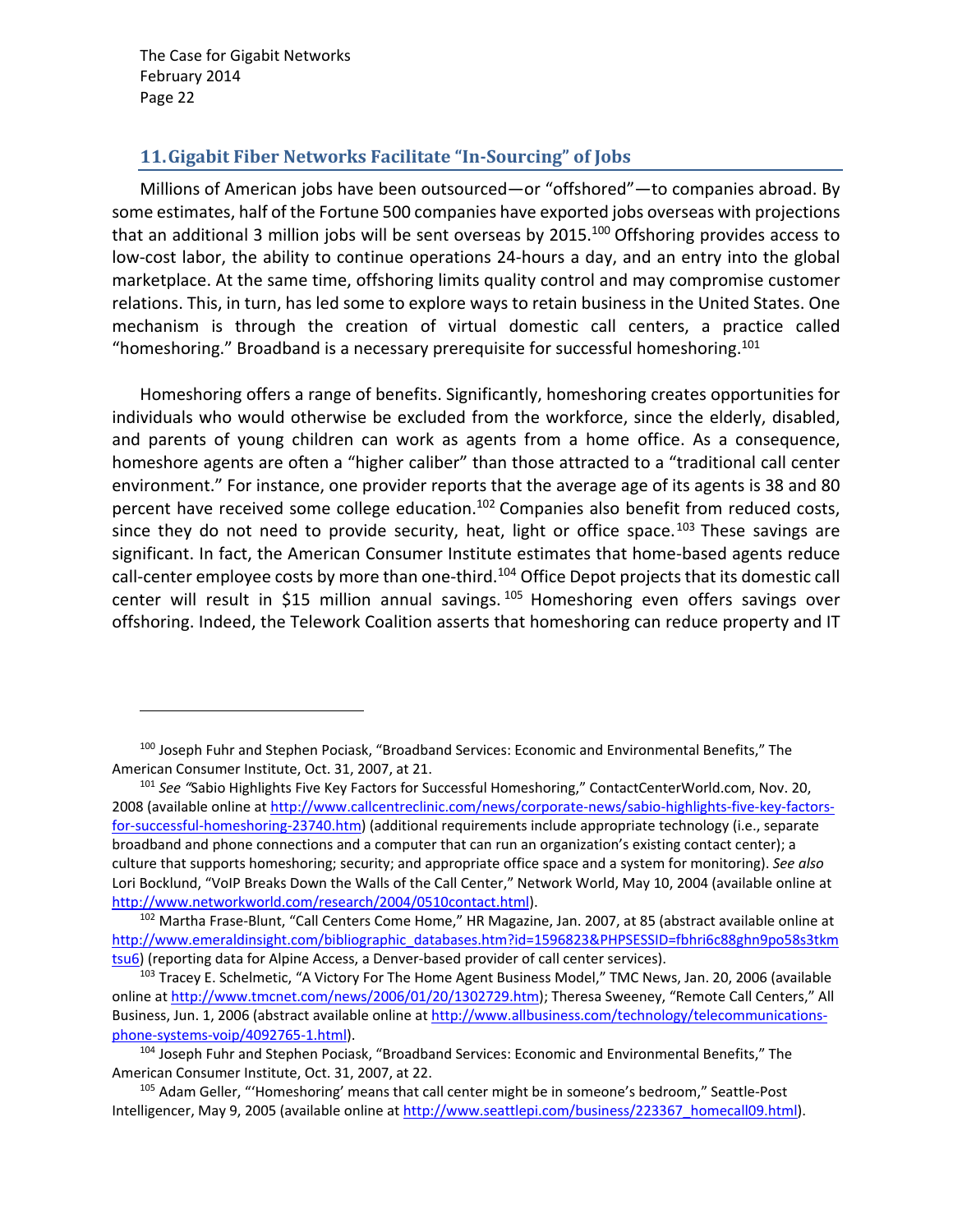costs by as much as 80 percent over offshoring.<sup>106</sup> Research also suggests that homeshoring improves employee satisfaction, dramatically improving retention and increasing productivity by 10 to 20 percent. $107$ 

Jet Blue Airlines is one of the best known, and perhaps most successful, homeshoring case studies. The New York‐based airline has relied exclusively on home‐based agents in its virtual reservation center in Salt Lake City, Utah since the company was launched in 2000. The company employs 1,500 home-based agents, the majority (70 percent) of which are part-time, stay-athome moms. Although all "crew members" work from a home office in Salt Lake City, they are required to report monthly to a brick-and-mortar reservation center to meet with team supervisors and bimonthly for ongoing training. Unlike many homeshoring models, Jet Blue offers its staff medical coverage and profit sharing as well as flight benefits. The flexibility afforded by the company's home‐based operation allows it to benefit from a demographic that would otherwise be unable to enter the workforce, lowering costs and turnover and improving employee satisfaction.<sup>108</sup>

Other companies offer variations on the Jet Blue model. For instance, many home‐based models forego face‐to‐face interactions, allowing employees to complete training online, either through independent programs or real‐time interactions with another virtual agent. While some companies follow Jet Blue's approach of employing specialized agents to work for dedicated clients, others allow agents to complete training for dozens of different clients simultaneously. Many offer a range of employee benefits, including supplemental health benefits and paid training, although others cut costs further by treating agents as contractors, thus saving on health care.109

These benefits can easily be enabled through FTTH. Agents must also have a quiet room to conduct business, a separate phone‐line, and a personal computer (which may or may not be

http://www.charitytimes.com/pages/ct\_features/june08/articles/ct\_june08\_feature1\_the\_home\_connection.htm For more on Jet Blue's experience, see NPR story at

http://www.npr.org/templates/story/story.php?storyId=5187431.

<sup>106</sup> Martha Frase‐Blunt, "Call Centers Come Home," HR Magazine, Jan. 2007, at 84 (abstract available online at http://www.emeraldinsight.com/bibliographic\_databases.htm?id=1596823&PHPSESSID=fbhri6c88ghn9po58s3tkm tsu6)

<sup>107 &</sup>quot;Sabio Highlights Five Key Factors for Successful Homeshoring," ContactCenterWorld.com, Nov. 20, 2008 (available online at http://www.contactcenterworld.com/view/contact‐center‐news/Sabio‐Highlights‐Five‐Key‐ Factors‐For‐Successful‐Homeshoring.asp); Joseph Fuhr and Stephen Pociask, "Broadband Services: Economic and Environmental Benefits," The American Consumer Institute, Oct. 31, 2007, at 22 (reporting employee retention of 85 percent, compared to 10 to 20 percent at a traditional call center).

<sup>108</sup> Martha Frase‐Blunt, "Call Centers Come Home" *HR Magazine*, Jan 2007, at 84‐89; Peter Davy, "The Home Connection," *Charity Times*, June 2008,

<sup>109</sup> Martha Frase-Blunt, "Call Centers Come Home," HR Magazine, Jan. 2007 at 84, http://www.charitytimes.com/pages/ct\_features/june08/articles/ct\_june08\_feature1\_the\_home\_connection.htm (describing each of these models).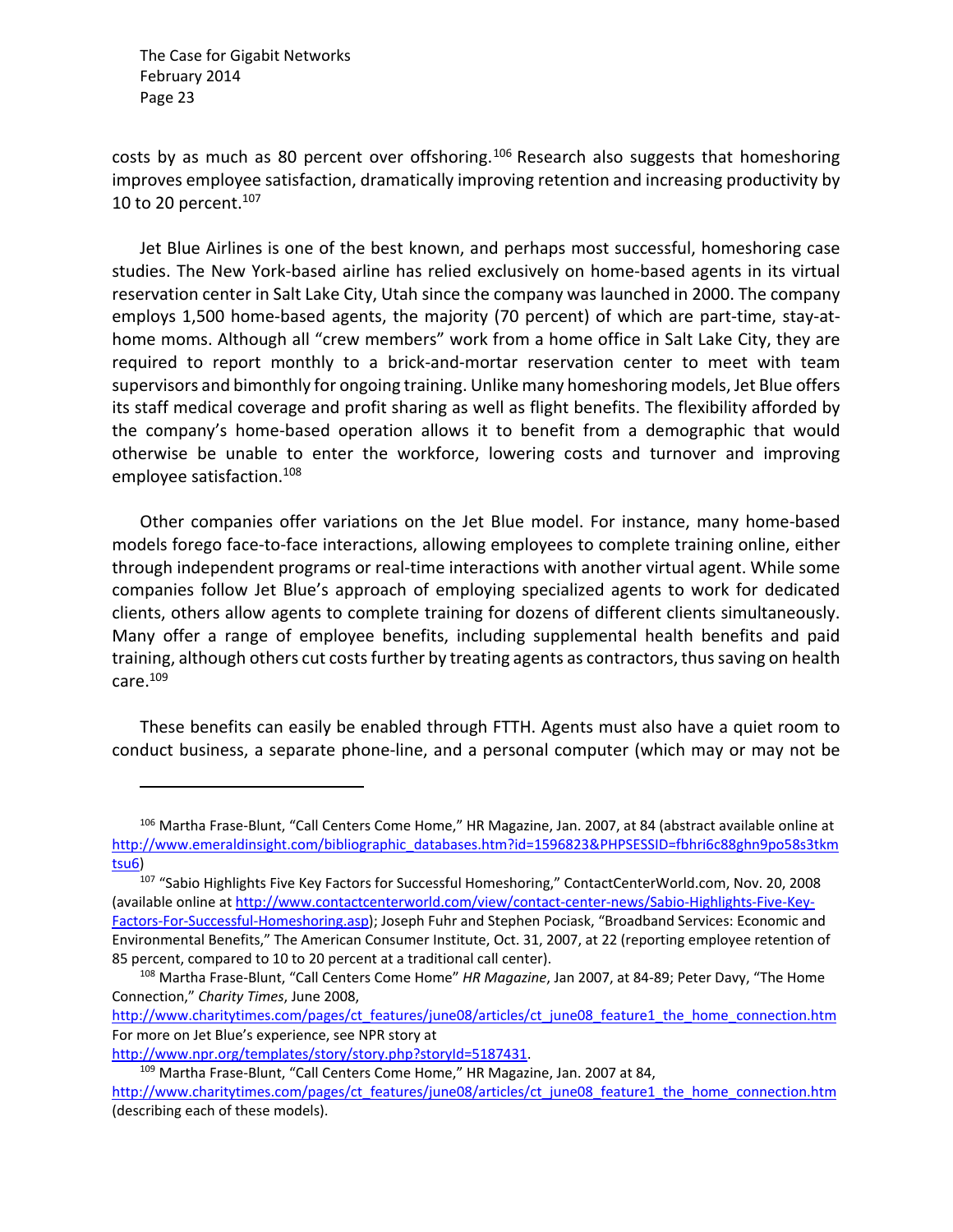provided by the employer). The "host" corporation can use its existing Voice over Internet Protocol (VoIP) technology to monitor performance. Agents can interact with one another in online chat rooms set up by the parent corporation, creating a "virtual watercooler."

Like many cities, Portland could conceivably entice a company to establish a virtual call center if it had FTTH and the right mix of other attributes(e.g., attractive tax rates, workforce availability, suitable office space for training or meeting centers). In fact, Virginia's Bristol Virginia Utilities (BVU) fiber network led one of the network's competitors (DirecTV) to create a virtual call center employing 100 operators in the community. This decision could not have been made absent the "robust and reliable connectivity" afforded by BVU's fiber.110

With its highly educated population, Portland may have an advantage oversome other urban areas; Portland residents are 50 percent more likely to have earned a bachelor's degree or higher than the U.S. population as a whole.<sup>111</sup> Moreover, the large student population might provide a workforce with flexible hours, which is well-suited to such employment. The city's location in the Pacific time zone could also be a benefit. Call center employees working a standard day, for example, could provide coverage of "evening hours" for customers phoning from the East Coast, as well as regular business hours for the West Coast.

#### **12.Gigabit Fiber Networks Offer Health Care Benefits**

High‐speed broadband technology can dramatically reduce health care expenses by providing the tools to remotely monitor patients, allow collaboration between medical professionals, facilitate the transfer of medical data and images, and increase access to emergency services in

<sup>110</sup> Christopher Mitchell, April 2012, Institute for Local Self Reliance, "Broadband At the Speed of Light: How Three Communities Built Next-Generation Networks," at 15 (available online at http://www.ilsr.org/wpcontent/uploads/2012/04/muni‐bb‐speed‐light.pdf).

<sup>111</sup> *Compare* U.S. Census Bureau, American Community Survey 2008‐2012, DP02 (Selected Social Characteristics in the United States)

<sup>(</sup>http://factfinder2.census.gov/faces/tableservices/jsf/pages/productview.xhtml?pid=ACS\_12\_5YR\_DP02) (reporting that 43.1 percent of Portland residents have a bachelor's degree or higher) with http://factfinder2.census.gov/faces/tableservices/jsf/pages/productview.xhtml?pid=ACS\_12\_5YR\_DP02 (reporting 28.5 percent of the United States population has attained a bachelor's degree or higher).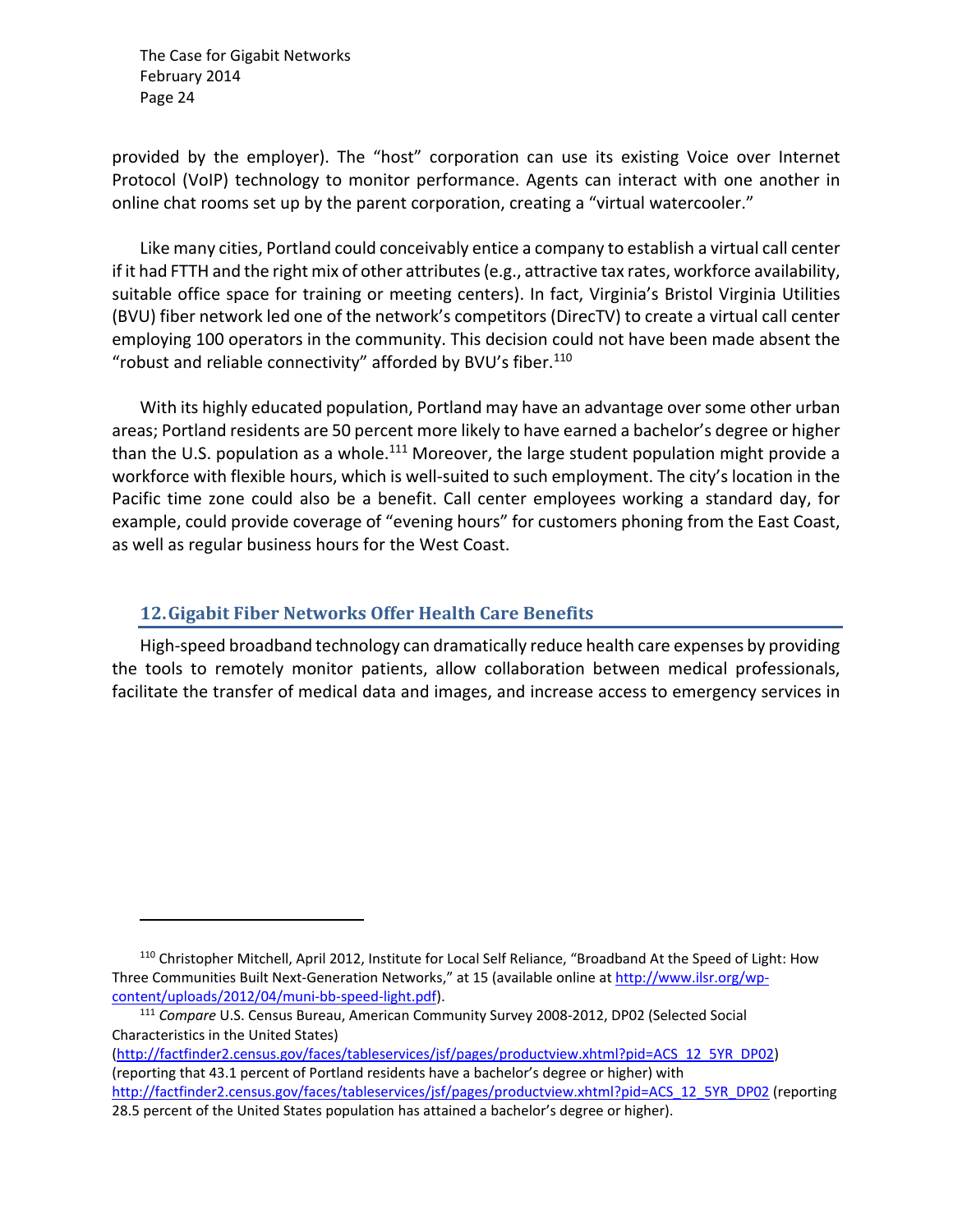remote areas.<sup>112</sup> By one estimate, these services can lead to savings of \$165 billion per year.<sup>113</sup> "Always‐on broadband" is "essential" for some of these applications and greatly improves others that "depend on uninterrupted real-time transmission."<sup>114</sup>

Telehealth holds particular promise for remote monitoring of chronic conditions. Nearly half of Americans (45 percent or 130 million people) suffer from at least one chronic condition, such as arthritis, asthma, cancer, depression, diabetes, heart disease, and obesity. Combined, treatment of these conditions accounts for 75 percent of health care spending—\$1.7 trillion annually.<sup>115</sup> Despite this enormous expense, most Americans with chronic conditions suffer from inadequate treatment. For instance, according to the National Center for Policy Analysis, less than one‐fourth of patients with high blood pressure control it adequately. Twenty percent of patients with Type-1 diabetes fail to see a doctor annually, with 40 percent of diabetics failing to regularly monitor their blood sugar level or receive recommended annual retinal exams.<sup>116</sup> Inadequate monitoring can have deadly consequences: chronic illness accounts for 70 percent of deaths in the United States.<sup>117</sup>

<sup>112</sup> Jonathan Rintels, "An Action Plan for America: Using Technology and Innovation to Address Our Nation's Critical Challenges," The Benton Foundation, 2008, at 15 (available online at http://www.benton.org/initiatives/broadband\_benefits/action\_plan) (broadband can "revolutionize medical treatment"); *see also* Carlton Doty, "Delivering Care Anytime, Anywhere; Telehealth Alters the Medical Ecosystem." Forrester Research for the California Healthcare Foundation, Nov. 2008; Telemedicine Association of Oregon, "Benefits of Telemedicine," Jan. 16, 2004 *(*available online at http://www.jirwinconsulting.com/Benefits%20of%20Telemedicine.pdf).

<sup>113</sup> Jonathan Rintels, "An Action Plan for America: Using Technology and Innovation to Address Our Nation's Critical Challenges," The Benton Foundation, 2008, at 15 (available online at http://www.benton.org/initiatives/broadband\_benefits/action\_plan).

(http://telehealth.utmb.edu/presentations/The%20Telehealth%20Promise‐

Better%20Health%20Care%20and%20Cost%20Savings%20for%20the%2021st%20Century.pdf).

http://heartland.org/sites/all/modules/custom/heartland\_migration/files/pdfs/22678.pdf).

<sup>&</sup>lt;sup>114</sup> Alexander H. Vo, "The Telehealth Promise: Better Health Care and Cost Savings for the 21st Century," University of Texas Medical Branch, May 2008, at 13

<sup>115</sup> Partnership to Fight Chronic Disease, 2009 Almanac of Chronic Disease, at 4 (available online at http://www.fightchronicdisease.org/sites/fightchronicdisease.org/files/docs/2009AlmanacofChronicDisease\_upda ted81009.pdf).

<sup>116</sup> Devon Herrick, Convenient Care and Telemedicine, National Center for Policy Analysis, NCPA Policy Report No. 305 (ISBN #1‐56808‐179‐0), Nov. 2007, at 8 (available online at

<sup>&</sup>lt;sup>117</sup> Jeffrey Harris & Robert Wallace, Sept. 20, 2012, Preventing Chronic Disease, "The Institute of Medicine's New Report on Living Well with Chronic Illness," vol. 9 (http://dx.doi.org/10.5888/pcd9.120126).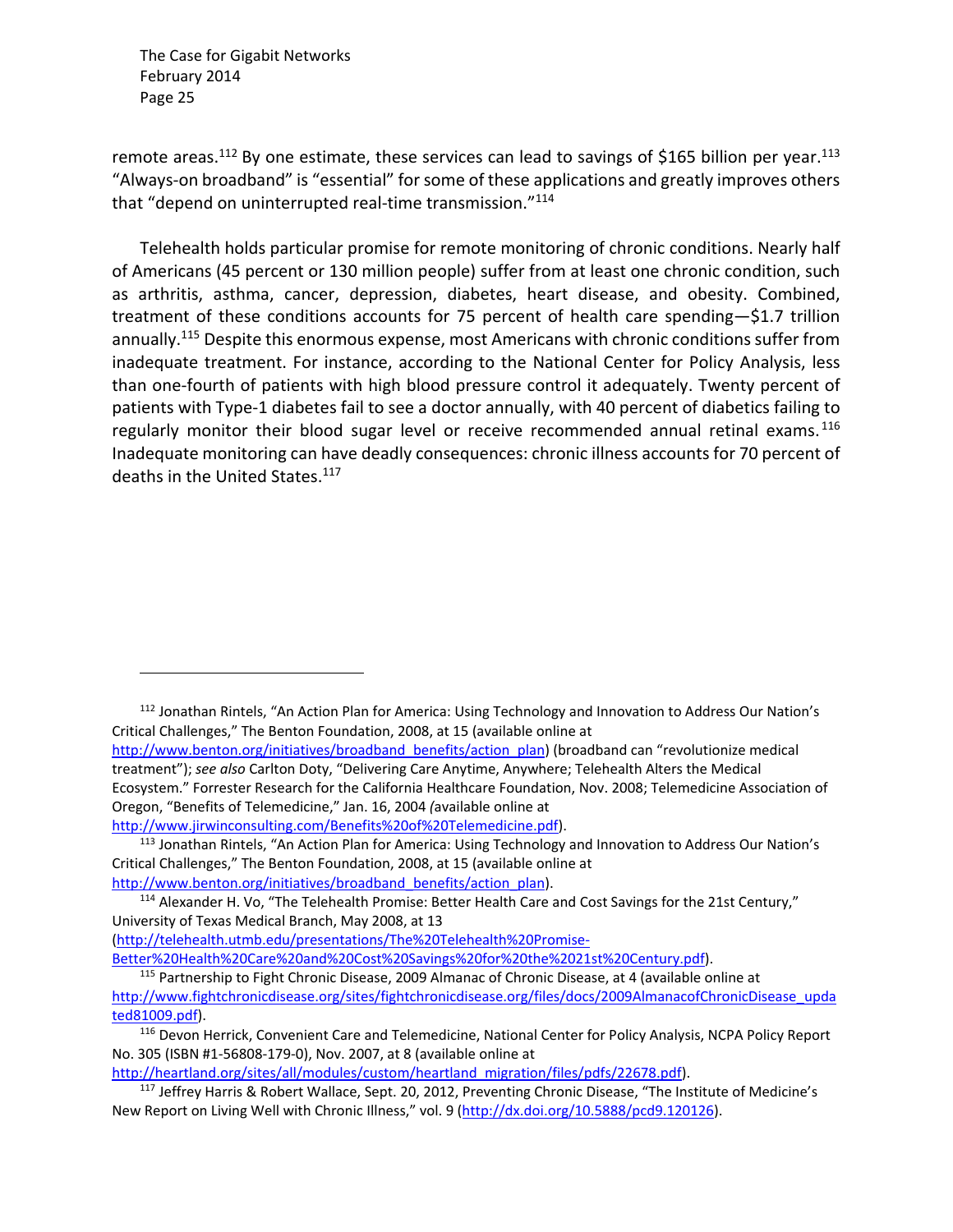

**Figure 1: Physicians Believe Chronic Conditions Are Among their Biggest Health Challenges118**

Primary Care Physicians Say Chronic Conditions Are the Biggest Local Health Challenges "What would you say are the major health problems affecting your community today?"

A large majority (64 percent) of those with chronic medical conditions have Internet access, and 53 percent of adults suffering from chronic conditions have already looked online for health information.<sup>119</sup> Through remote monitoring, these connected Americans can manage and address their chronic illness at dramatically lower cost. In fact, both the Benton Foundation and the University of Texas estimate that remote monitoring could lower hospital, drug and out‐ patient costs by 30 percent, reducing the length of hospital stays from 14.8 days to 10.9 days, office visits by 10 percent, home visits by 65 percent, emergency room visits by 40 percent, and hospital admissions by 63 percent.<sup>120</sup>

Examples of successful telemedicine programs for chronic diseases abound:

■ A one-year study of 15 subjects with type 1 diabetes demonstrated significant improvements for patients using an insulin pump and a real‐time continuous glucose monitoring system. Participants had three in‐person medical visits and uploaded data daily. At the conclusion of the study, participants reported a significant improvement in quality of life and satisfaction with treatment.<sup>121</sup>

(http://www.benton.org/initiatives/broadband benefits/action plan).

<sup>&</sup>lt;sup>118</sup> UnitedHealth Center for Health Reform & Modernization, July 2011, "Modernizing Rural Health Care" [Working Paper 6], at 9 http://www.unitedhealthgroup.com/hrm/UNH\_WorkingPaper6.pdf

<sup>119</sup> Susannah Fox, April 23, 2013, Pew Internet Health

<sup>(</sup>http://www.pewinternet.org/Commentary/2011/November/Pew‐Internet‐Health.aspx). <sup>120</sup> Jonathan Rintels, "An Action Plan for America: Using Technology and Innovation to Address Our Nation's Critical Challenges," The Benton Foundation, Nov. 2008, at 16

<sup>&</sup>lt;sup>121</sup> Inmaculada González-Molero, et al., Sept. 2012, Journal of Telemedicine Telecare, "Use of telemedicine in subjects with type 1 diabetes equipped with an insulin pump and real‐time continuous glucose monitoring," *at* 328‐332.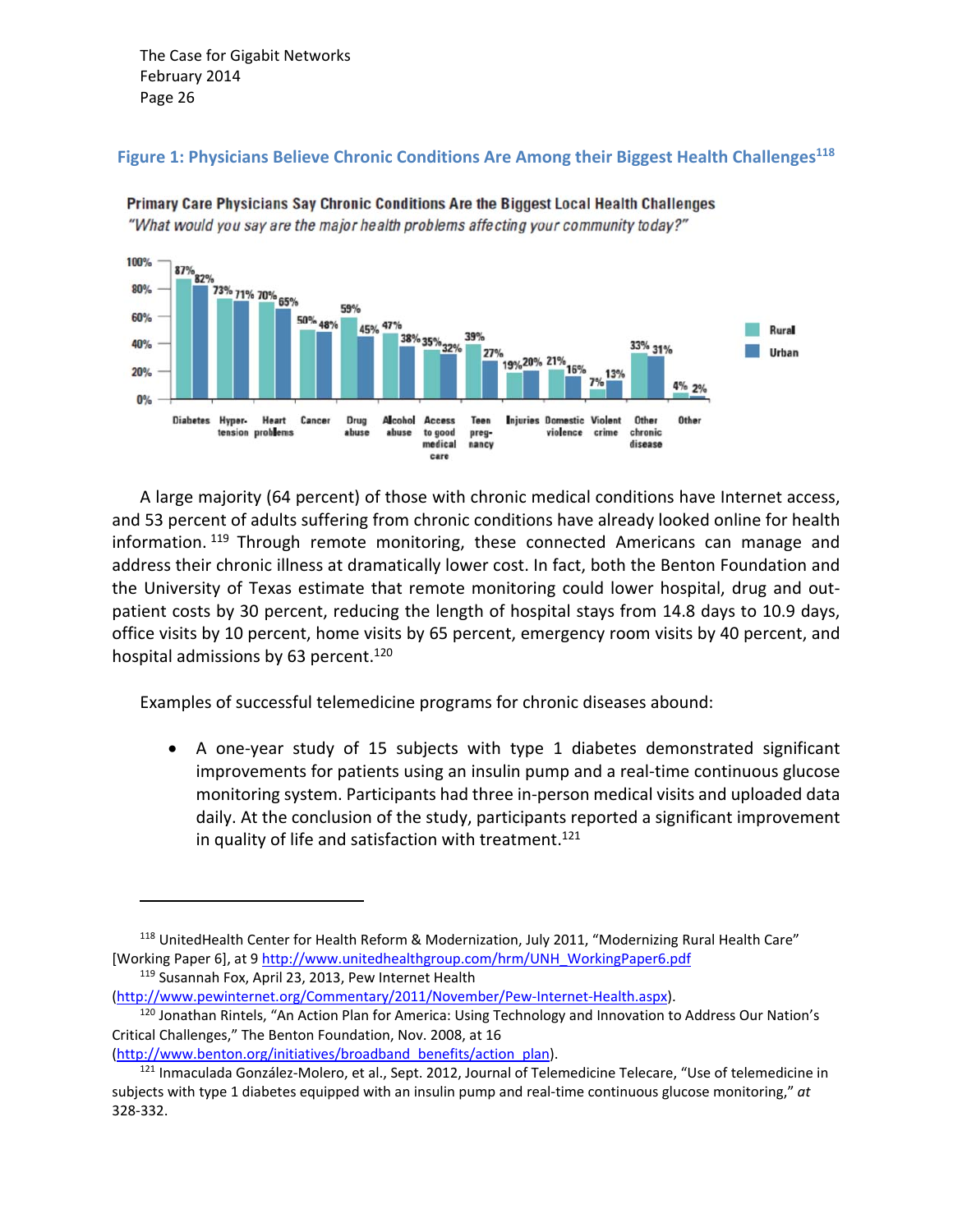- In a telemedicine-based care model for treatment of Parkinson's disease, 78 patients sent frequent video recordings (about three per day) from their homes to the treating team via the Internet. The videos were used to inform therapeutic decisions, including drug adjustments. At the conclusion of the month, the participants demonstrated significantly less impairment on a standard scale.<sup>122</sup>
- A study of patients discharged with congestive heart failure and chronic obstructive pulmonary disease found that remote monitoring reduced hospital readmission rates by over 60 percent. $123$

Remote monitoring is especially helpful for the elderly, since approximately 84 percent of adults who are aged 65 or older suffer from at least one chronic condition.<sup>124</sup> In the event that these individuals are eventually transferred to a nursing home, telemedicine continuesto provide benefits by supplementing limited staff. The New England Health Institute reports that nursing home physicians spend on average less than two hours per week on site. Extended eVisit technologies allows for "around‐the‐clock" audio and videoconferencing consultations for nursing home residents who are unable to meet directly with their physicians. These technologies can already benefit the 1.5 million Americans living in nursing homes. As the baby boomer generation ages, demands on limited nursing staff will only increase, providing greater need for remote monitoring technology.125

Chronic illnesses affect a significant number of people in Portland. To the extent that high‐ speed broadband can enable remote monitoring of chronically ill residents, FTTH in Portland could significantly reduce the costs of managing and treating these conditions. As Table 2 illustrates, data from the Centers for Disease Control suggest that chronic disease impacts a large number of the area's resident adults; remote monitoring would allow for better treatment and reduced medical costs for these individuals.

<sup>122</sup> Frank Marzinzik et al, Evaluation of a telemedical care programme for patients with Parkinson's disease *J Telemed Telecare* September 2012 18: 322‐327 (reporting a decline in impairment from 31 points at enrolment to 24 points three months after termination of the experiment).

<sup>&</sup>lt;sup>123</sup> Fierce Mobile Healthcare, April 15, 2013, "Remote Care Management Program to Be Rolled Out Nationwide" (http://www.fiercemobilehealthcare.com/story/remote-care-management-program-be-rolled-outnationwide/2013‐04‐15#ixzz2RNgTWgYx).

<sup>&</sup>lt;sup>124</sup> Amanda Hall, Michael Stellefson, and Jay Bernhardt, Prev. Chronic Dis. 2012, Healthy Aging 2.0: The Potential of New Media and Technology, 9 (http://www.cdc.gov/pcd/issues/2012/11\_0241.htm)

<sup>&</sup>lt;sup>125</sup> Erin Bartolini & Nicholas McNeill, New England Health Institute, June 2012, "Getting to Value: Eleven Chronic Disease Technologies to Watch," at 7‐9

<sup>(</sup>http://www.nehi.net/publications/72/getting\_to\_value\_eleven\_chronic\_disease\_technologies\_to\_watch).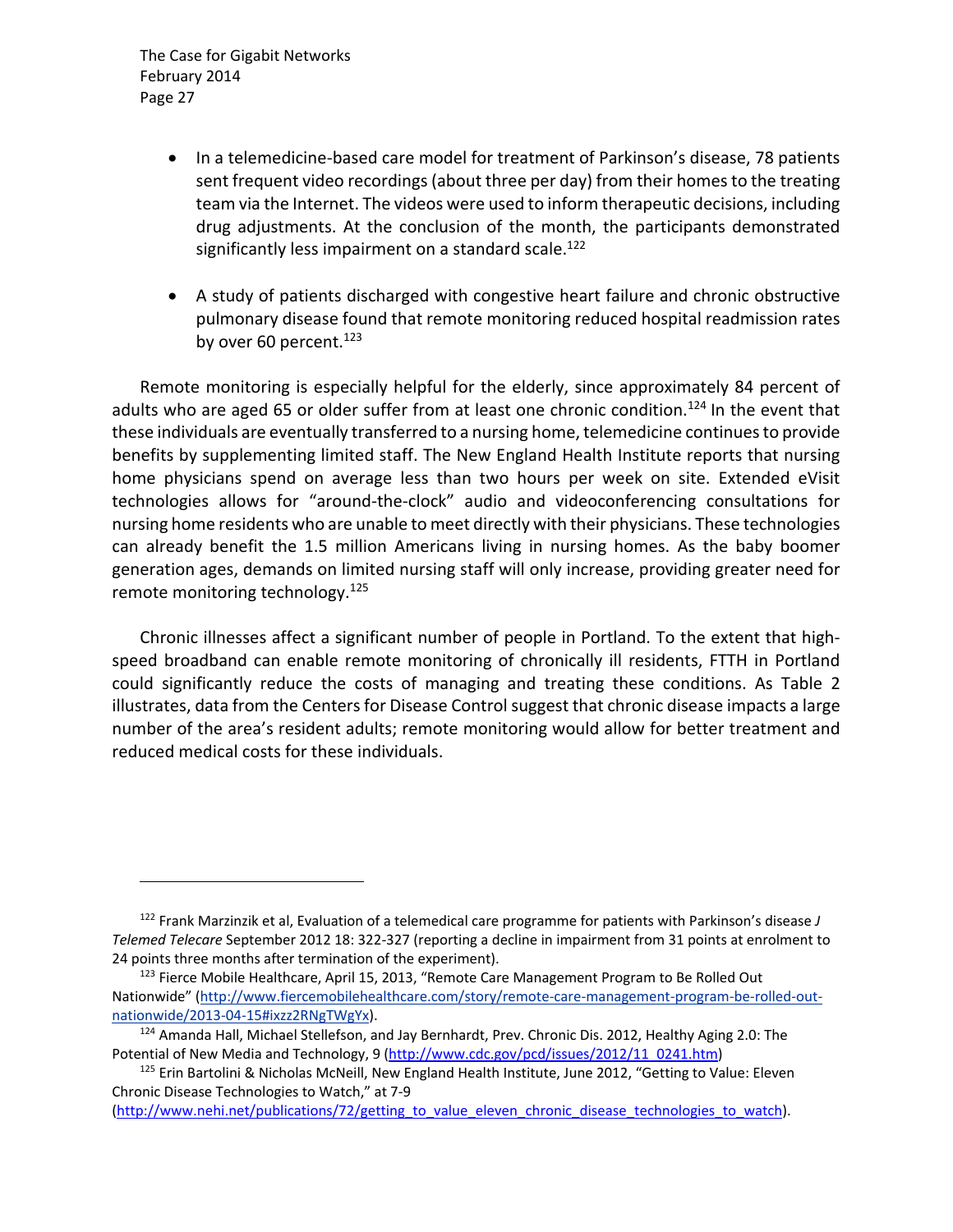| <b>Chronic Disease</b> | Percent of Population <sup>126</sup> | Affected Individuals $(>18)^{127}$ |
|------------------------|--------------------------------------|------------------------------------|
| Arthritis              | 26%                                  | 122.786                            |
| <b>Diabetes</b>        | 7%                                   | 33,058                             |
| High Cholesterol       | 38%                                  | 179.456                            |
| High Blood Pressure    | 27%                                  | 127.508                            |

#### **Table 2: Age‐Adjusted Incidence of Chronic Disease in Portland**

Asthma affects a large number of Oregon residents. In fact, the Oregon Health Authority reports that in 2011, Oregon was among the top six states in terms of incidence of asthma nationwide.<sup>128</sup> Statewide, an estimated 10.8 percent of adults and 7.8 percent of children have asthma. This means that more than 320,000 adults and 67,000 children in Oregon have asthma.<sup>129</sup> Assuming a similar incidence rate in Portland, 8,699 Portland children and 51,003 Portland adults suffer from asthma. Statewide, the total cost of asthma hospitalizations in 2011 was more than \$28 million, with an average of over \$14,000 per hospitalization. Fifteen percent of Oregonians live in Portland. Assuming asthma is evenly distributed throughout the state, this suggests that annual asthma-related hospitalization costs in Portland are \$4.2 million (15 percent x \$28 million). Applying Litan's analysis, telemedicine could reduce hospitalization costs by 30 percent<sup>130</sup>—saving \$1.3 million for Portland residents with asthma.

There are 11 hospitals in Portland Oregon, including five that earned "top ranking" by U.S. News and World Report.<sup>131</sup> These include Oregon Health and Science University, Legacy Good Samaritan Hospital and Health Center, Providence Portland Medical Center, Providence St. Vincent Medical Center, and Legacy Emanuel Hospital and Health Center. Cumulatively, these five hospitals contain 2,156 beds and report 108,754 admissions, including 227,162 emergency room visits. (See Table 3.)

<sup>126</sup> Centers for Disease Control, 2008, Oregon: Burden of Chronic Diseases(2007 data) (http://www.cdc.gov/chronicdisease/states/pdf/oregon.pdf) (retrieved Jan. 22, 2014).

<sup>&</sup>lt;sup>127</sup> Data is limited to Portland adults (> 18). According to the U.S. Census, in 2010, there were 583,776 individuals in Portland. 472,253 (80.9 percent) of these individuals were over 18.

<sup>128</sup> Oregon Asthma Program, Aug. 2013, The Burden of Asthma in Oregon: 2013, at 1

<sup>(</sup>http://public.health.oregon.gov/DiseasesConditions/ChronicDisease/ Asthma/Documents/burden/or\_ asthma2013.pdf) (retrieved Jan. 22, 2014).

<sup>129</sup> *Id.*

<sup>130</sup> Robert Litan, "Great Expectations: Potential Economic Benefits to the Nation From Accelerated Broadband Deployment to Older Americans and Americans with Disabilities," New Millennium Research Council, Dec. 2005, at 16‐17 (available online at http://newmillenniumresearch.org//archive/Litan\_FINAL\_120805.pdf).

<sup>131</sup> U.S. News and World Report, Best Hospitals Guidebook (http://health.usnews.com/besthospitals/search?hospital\_name=&city=Portland%2C+OR&distance=25) (visited Jan. 21, 2014).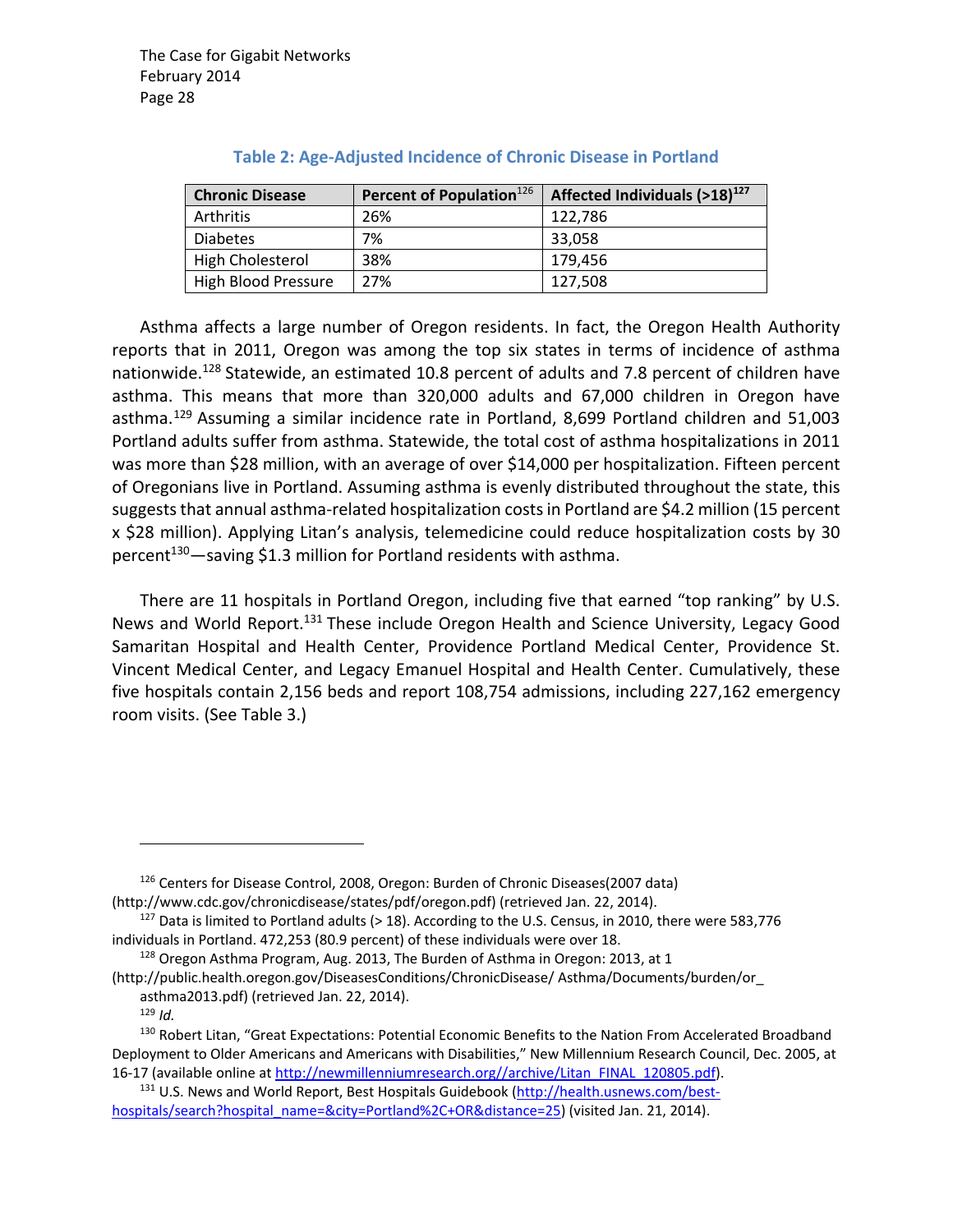| <b>Hospital Name</b>                                | <b>Number</b><br>of Beds | Admissions | Emergency<br><b>Room Visits</b> | Inpatient<br><b>Surgeries</b> | Outpatient<br><b>Surgeries</b> |
|-----------------------------------------------------|--------------------------|------------|---------------------------------|-------------------------------|--------------------------------|
| Oregon Health and<br><b>Science University</b>      | 537                      | 28,686     | 46,070                          | 15,042                        | 14,486                         |
| Legacy Good Samaritan<br>Hospital & Health Center   | 249                      | 11,315     | 30,467                          | 38,818                        | 10,621                         |
| <b>Providence Portland</b><br><b>Medical Center</b> | 412                      | 21,699     | 66,400                          | 7,240                         | 23,616                         |
| Providence St. Vincent<br><b>Medical Center</b>     | 552                      | 28,617     | 84,225                          | 7,808                         | 24,267                         |
| Legacy Emanuel Hospital<br>& Health Center          | 406                      | 18,437     | N/A                             | N/A                           | N/A                            |
| <b>TOTAL</b>                                        | 2,156                    | 108,754    | 227,162                         | 68,908                        | 72,990                         |

#### **Table 3: Portland Hospital Statistics**

These hospitals are connected to broadband but many of their patients and employees do not have high‐speed broadband in their homes. This limits the ability of doctors to interact with staff once they return home. It also prevents patients from receiving remote care, leading to unnecessary hospital visits.

#### **13.Gigabit Fiber Networks Offer Aging in Place and Other Supports for Seniors**

High‐speed broadband promises a range of applications that can benefit an aging population. In particular, broadband access can lower medical costs and prevent hospitalization through home-based monitoring; extend employment opportunities through telework; and foster ongoing relationships by allowing homebound seniors to connect to the outside world.<sup>132</sup>

Portland institutions have already taken steps to achieve benefits like these: Oregon Health Science University's Oregon Center for Aging and Technology launched a landmark NIH‐ supported community study deploying in‐home technologies to detect the earliest phases of cognitive decline in healthy seniors.<sup>133</sup>

These benefits translate to dramatic savings in Medicaid and Medicare expenses for the federal and state government, reduced demand for limited space in Portland hospitals and long‐ term care facilities, and increased income and savings for Portland residents.

<sup>&</sup>lt;sup>132</sup> Richard Adler, "Older Americans, Broadband and the Future of the Net," Senior Net, 2006 (available online at http://www.seniornet.org/research/SeniorNetNNPaper060606.pdf).

<sup>133</sup> http://www.ohsu.edu/xd/research/centers‐institutes/neurology/alzheimers/about/orcatech.cfm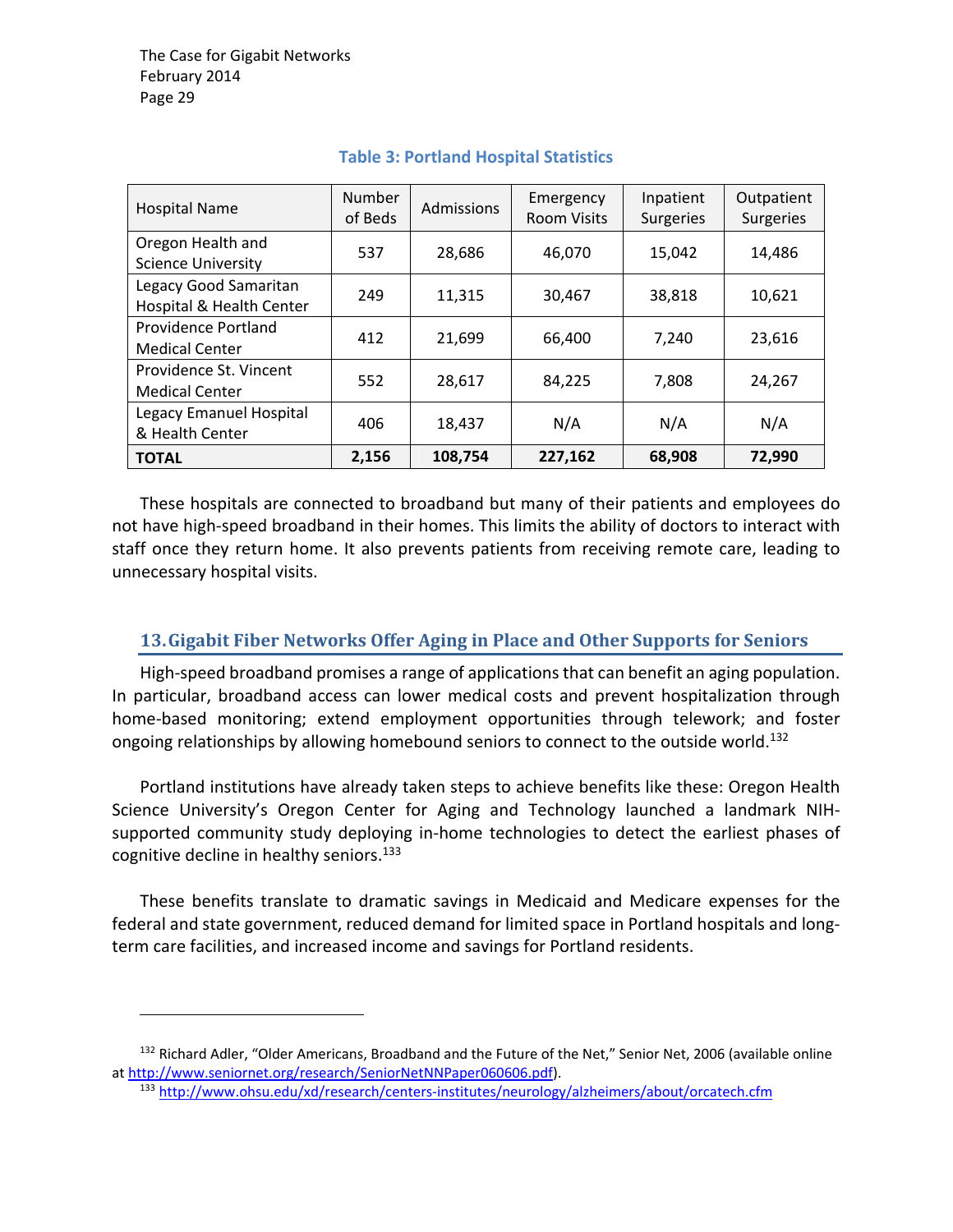Seniors are more likely to seek health information online if they have a dependable, high‐ speed broadband connection. Such access empowers seniors by allowing them "to be preemptive and interactive in their efforts to combat the harmful effects of aging." $134$  It also translates to reduced medical expenses. In fact, Kaiser Permanente found that allowing enrollees (of all ages) to email questions to their doctor through a secure messaging system led to a 7 to 10 percent reduction in primary care visits. $135$ 

CTC's market research in other jurisdictions has found that computer ownership among seniors lags substantially behind the rest of the population. In Seattle, for instance, only 69 percent of area seniors reported owning a computer, while 89 percent of respondents overall reported computer ownership. Because fewer seniors own computers, an aggressive program to promote computer ownership (and broadband use) among seniors will have to be implemented to ensure broadband adoption in this cohort. If such a program were not initiated, then the benefits of high-speed broadband access would have to await the aging of younger, more computer‐savvy Portland residents. In 2010, 10.4 percent of Portland's population (60,789) was older than 65.<sup>136</sup> Pew Internet and American Life suggests that 32,218 (53 percent) of these seniors are online, and thus potential beneficiaries of FTTH.

Medical monitoring enabled by high‐speed broadband may also delay and potentially eliminate the need for institutionalized living, with dramatic savings. As of 2002, 5 percent of Medicare-eligible seniors (1.6 million) lived in nursing homes.<sup>137</sup> This number is expected to increase as baby boomers retire and life‐span increases. In fact, 44 percent of seniors will live in nursing homes at some point during their lifetime.<sup>138</sup> This care comes at a significant cost. In 2004, the federal government spent \$135 billion on long-term care for the elderly.<sup>139</sup> Nationally, the annual cost is more than \$87,235 (\$239 per day) for a private room in a nursing home.  $^{140}$ 

<sup>&</sup>lt;sup>134</sup> Charles Davidson and Michael Santorelli, "The Impact of Broadband on Senior Citizens," U.S. Chamber of Commerce, Dec. 2008, at 21 (available online at

http://www.uschamber.com/sites/default/files/about/BroadbandandSeniors\_0.pdf).

<sup>&</sup>lt;sup>135</sup> Devon Herrick, Convenient Care and Telemedicine, National Center for Policy Analysis, NCPA Policy Report No. 305 (ISBN #1‐56808‐179‐0), Nov. 2007, at 14 (available online at

http://heartland.org/sites/all/modules/custom/heartland\_migration/files/pdfs/22678.pdf).

<sup>136</sup> U.S. Census Bureau, 2012 American Community Survey, S0101 (Age and Sex)

<sup>(</sup>http://factfinder2.census.gov/faces/tableservices/jsf/pages/productview.xhtml?pid=ACS\_12\_1YR\_S0101&prodTy pe=table).

<sup>137</sup> Litan, *Id*. at 21.

<sup>138</sup> Litan, *Id*. at 21. *See also* Charles Davidson and Michael Santorelli, "The Impact of Broadband on Senior Citizens," U.S. Chamber of Commerce, Dec. 2008, at 22‐23 (available online at

http://www.uschamber.com/sites/default/files/about/BroadbandandSeniors\_0.pdf).(Projecting 69 percent of seniors will need eventual long-term care.)

<sup>139</sup> Litan, *Id*. at 21. This includes \$92 billion (68 percent) for nursing home care and \$43 billion (32 percent) on home care.

<sup>&</sup>lt;sup>140</sup> NPR, Marilyn Geewax, May 1, 2012, "Discovering the True Cost of At-Home Caregiving" (reporting average hourly cost for home care of \$21) (http://www.npr.org/2012/05/01/151472617/discovering-the-true-cost-of-athome-caregiving) (accessed Dec. 12, 2013).